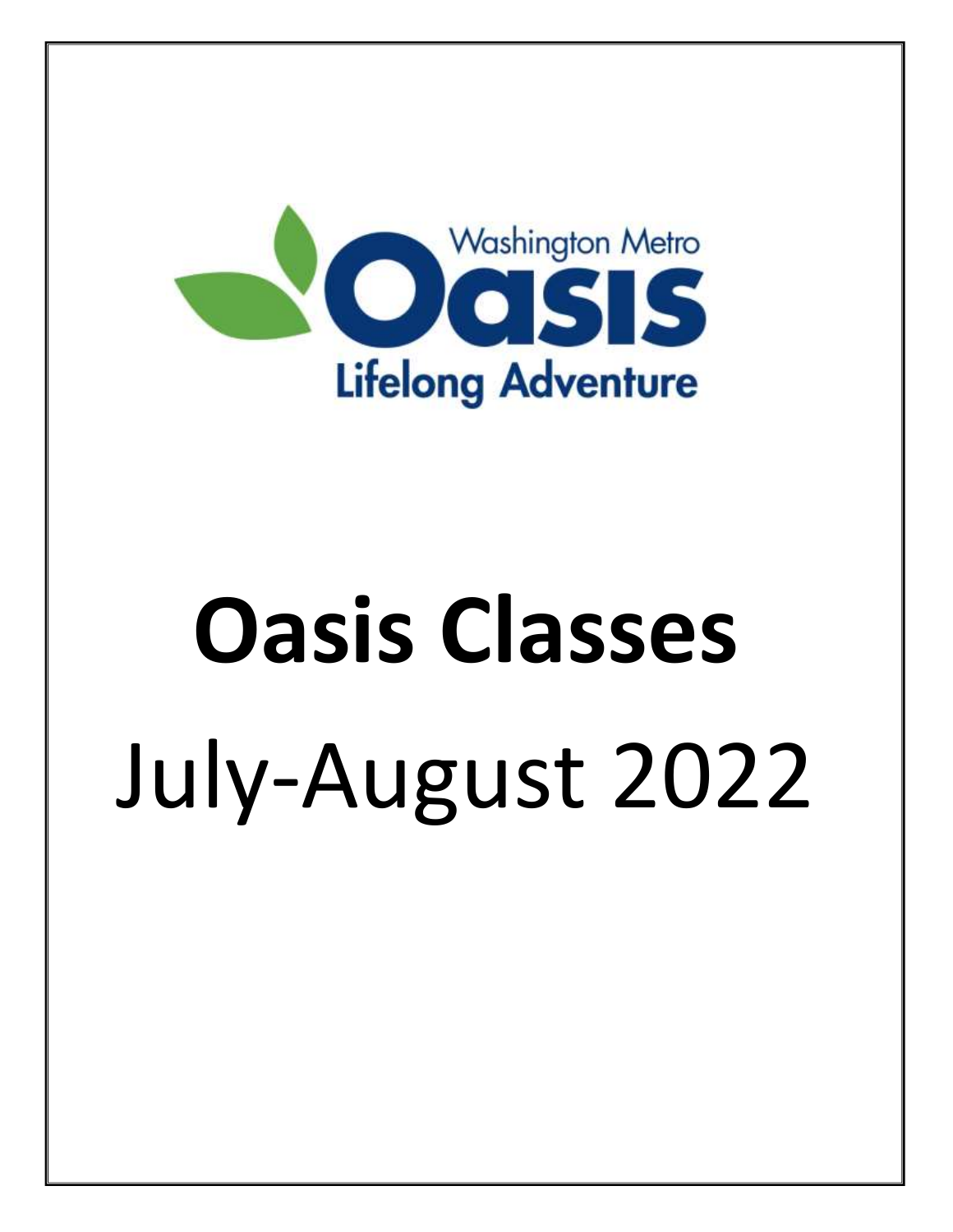# **901 Caregivers Support Group**

*Roberta Drucker, LCSW-C*

Even when caring for a loved one is an act of love, it still takes many new skills and a great deal of energy. It also raises a lot of questions. Our Caregiver Series offers a place to learn from the experiences of others and to encourage those who are in similar circumstances. The sessions will be facilitated by compassionate professionals. Some sessions will spotlight expert guest speakers on a variety of topics to support you in your caregiving journey. Most sessions will allow time for questions and group discussion. This group is strictly for those who are in a caregiver role. This series is sponsored by Family and Nursing Care.

#### **Online Class**

Wednesday, Jul 6 - Aug 17, 11:00 AM - 12:00 PM Free 4 sessions

# **390 Soundalike Singers: Can You Tell the Difference? (AT OASIS)**

#### *Daryl Davis, Musician*

Is it real or is it Memorex, or is it someone who just sounds like the hit-making artist? Some singers have voices that are often imitated but never duplicated, or are they? Come see how well your ears can discern the originals from the soundalikes.

#### **Oasis**

Thursday, Jul 7, 10:30 AM - 12:00 PM Fee: \$18

# **390 Soundalike Singers: Can You Tell the Difference? (ONLINE)**

#### *Daryl Davis, Musician*

Is it real or is it Memorex, or is it someone who just sounds like the hit-making artist? Some singers have voices that are often imitated but never duplicated, or are they? Come see how well your ears can discern the originals from the soundalikes.

## **Online Class**

Thursday, Jul 7, 10:30 AM - 12:00 PM Fee: \$18

## **391 The West, Slavery, and the Causes of the Civil War**

*Denver Brunsman, Associate Chair, Department of History, George Washington University*

In the past generation, professional historians have to come to near universal agreement that slavery caused the Civil War. However, scholars still debate exactly how the institution divided the nation. In this presentation, Oasis regular Professor Denver Brunsman of George Washington University will discuss how the combination of western expansion and political dysfunction exacerbated the issue of slavery. This topic has recently gained new attention as commentators have explored the potential of political polarization in our own time resulting in another civil war.

#### **Online Class**

Thursday, Jul 7, 1:00 PM - 2:30 PM, Fee: \$18

# **392 Use Your Brain, Control Your Pain**

*Donald Pelles, Ph.D., Certified Hypnotherapist* In this presentation, Dr. Pelles will discuss the relationship of the mind with pain and how we can use that to reduce or eliminate suffering. Demonstrations will be provided on the "mind tricks" you can use to reduce and/or eliminate pain.

#### **Online Class**

Friday, Jul 8, 10:30 AM - 11:30 AM Free

# **903 Build Better Balance**

*Aubrey Reinmiller, PT, CPT*

Improving your balance can help prevent falls and enhance your mobility! Each session will include strength training of your core and legs as well as stretching for common tight areas. You will learn practical strategies and tips for preventing falls while enjoying some fun balance and coordination exercises. Exercises may be performed seated or standing. Wear supportive shoes and have a sturdy chair, light weights, and water with you. Limit 25.

#### **Online Class**

Friday, Jul 8 - Aug 26, 1:30 PM - 2:30 PM Fee: \$96 8 sessions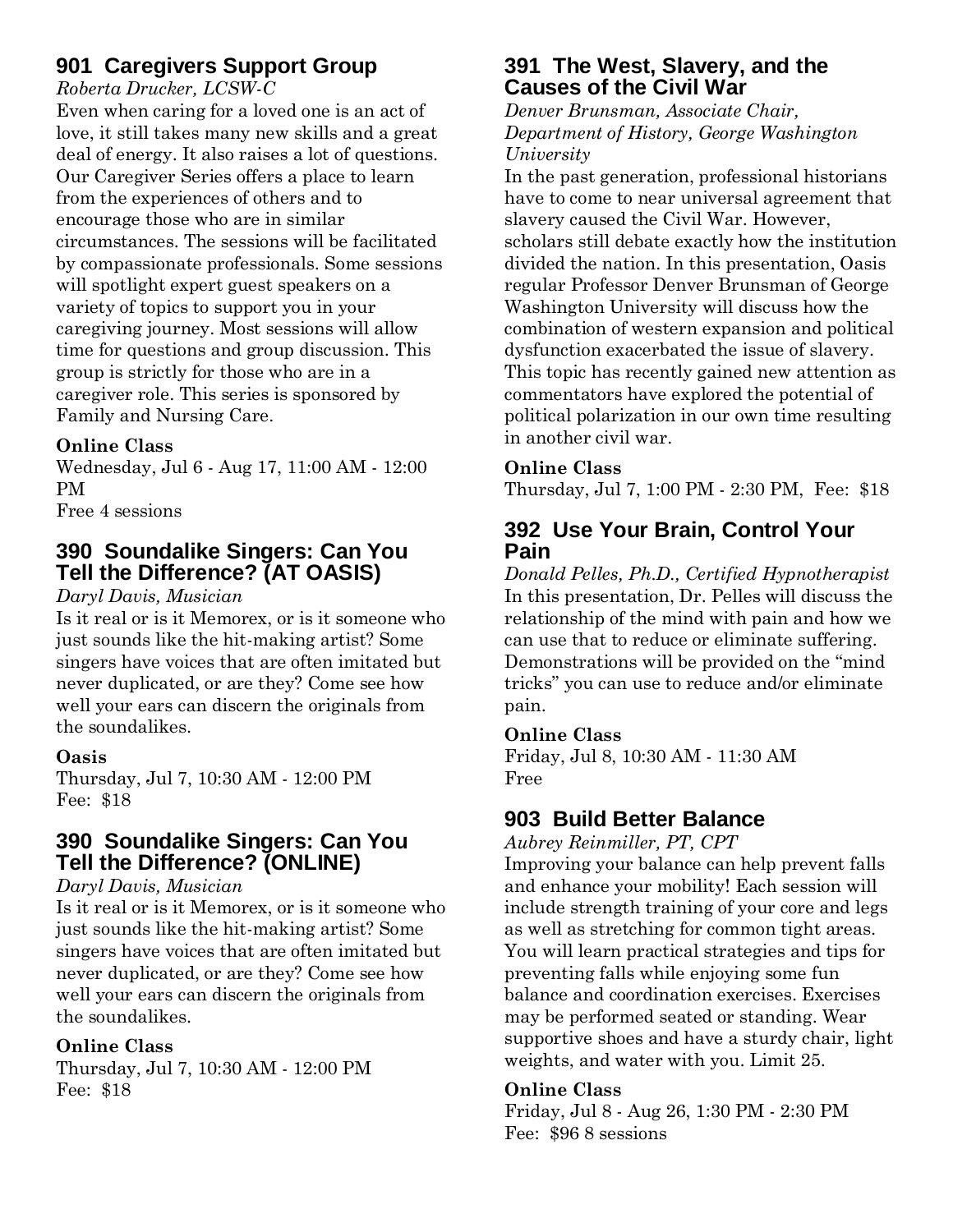# **902 Memory Café**

*Sheila Griffith, Program Manager, Alzheimer's Association National Capital Area Chapter* Are you or a loved one experiencing issues with memory loss or other cognitive impairment? Do you have trouble with your daily activities? Join us on the first Friday of each month for a fun and social way for you to meet and spend time with others experiencing a similar journey. You are not alone. Meeting dates are: July 8 and August 5.

Limit: 18

#### **Online Class**

Friday, Jul 8 - Aug 5, 2:00 PM - 3:00 PM Free 2 sessions

## **393 Beethoven's Concertos**

*Chris Burns, Many-Strings* The master of the classical world emerged triumphantly from the most difficult childhood. His brilliance lit up the musical world. Beethoven's concertos shine especially bright as bold statements that he would not be harnessed by tradition. He would bring to the musical world new and novel, sensitive and profound, music. For the soloist, very challenging; for the listener, an enriched day!

#### **Online Class**

Friday, Jul 8, 6:00 PM - 7:00 PM Fee: \$12

## **394 Why Did They Call It 'The Underground Railroad'? (ONLINE)**

#### *Richard Bell, Professor of History, University of Maryland*

The historical network of secret routes to freedom known as the Underground Railroad was neither underground nor a railroad. Why, then, is this the name we had long used to describe it? Historian Richard Bell examines the mysterious origins of this strange term and explains why it caught on so quickly. As the term became commonplace, it helped to build public support for the antislavery cause and push the cause of Black freedom to the center of national debate.

#### **Online Class**

Monday, Jul 11, 10:30 AM - 12:00 PM, Fee: \$18

# **394 Why Did They Call It 'The Underground Railroad'? (AT OASIS)**

*Richard Bell, Professor of History, University of Maryland*

The historical network of secret routes to freedom known as the Underground Railroad was neither underground nor a railroad. Why, then, is this the name we had long used to describe it? Historian Richard Bell examines the mysterious origins of this strange term and explains why it caught on so quickly. As the term became commonplace, it helped to build public support for the antislavery cause and push the cause of Black freedom to the center of national debate.

#### **Oasis**

Monday, Jul 11, 10:30 AM - 12:00 PM Fee: \$18

## **395 Amazing Ancient Archeological Sites in America**

#### *Lola Sparrowhawk, Int'l Award-Winning Author/Historian*

We will take a tour through North and South America to see some incredible archeological sites, starting with fossilized human footprints dated to 21,000 to 23,000 years ago found in New Mexico. Some of the places we will explore are well known while others may be quite obscure. Much can be learned about the people who left these remains of past lives by the construction and farming methods used.

#### **Online Class**

Monday, Jul 11, 1:00 PM - 2:00 PM Fee: \$12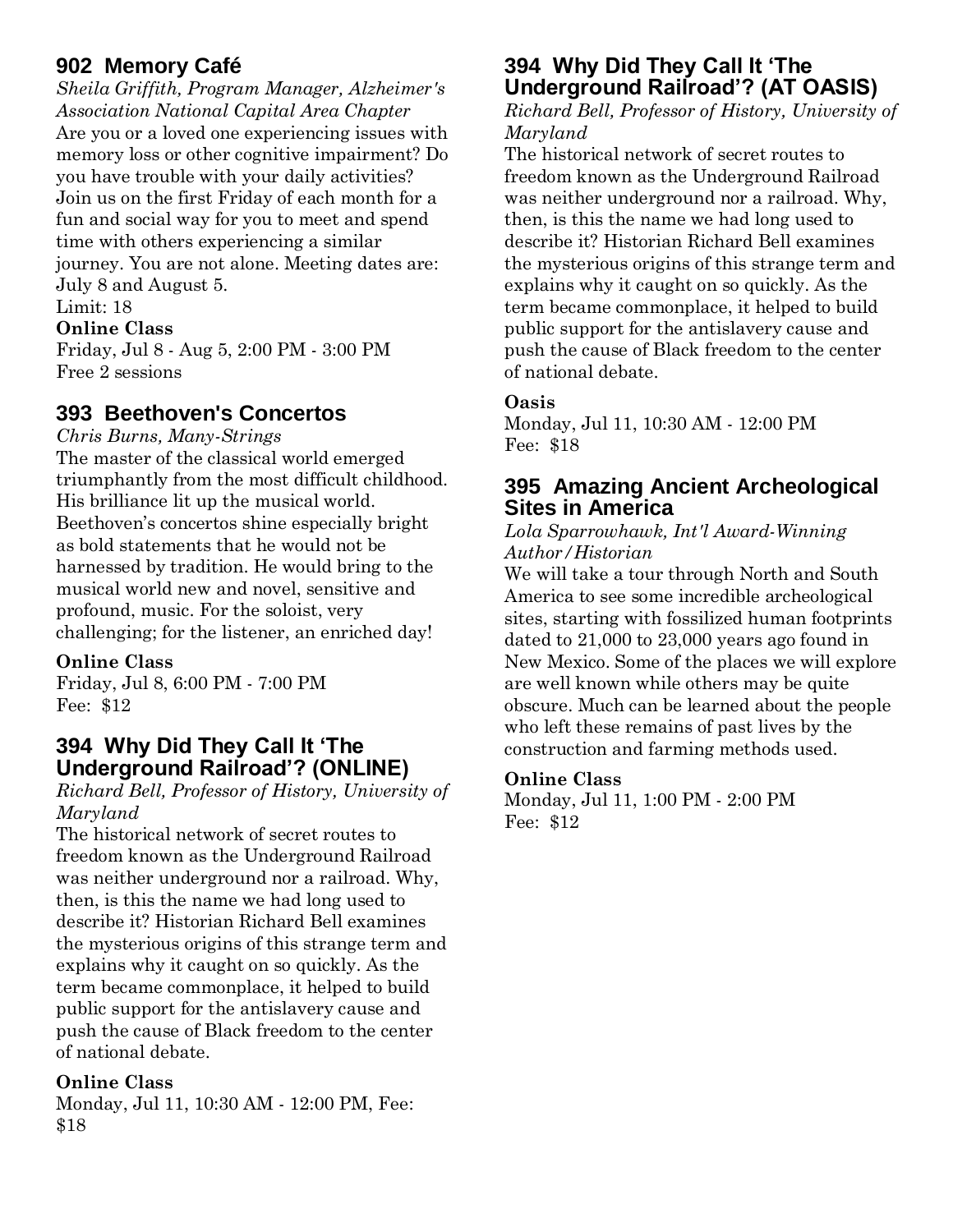#### **396 Broadway Divas and Their Musicals (AT OASIS)**

*Steven Friedman, Music Historian* This two-part class will examine the personalities and true talent that made marquee headliners such as Ethel Merman, Mary Martin, Gwen Verdon, and Angela Lansbury into great legends. Learn about their feuds, their odd choices and their ambitions. From Merman and Martin to Verdon, Lansbury and many others, these grand dames set the tone for an industry. Steve Friedman will infuse his presentation with many examples of their music, sung in his classically-trained tenor voice!

#### **Oasis**

Tuesday, Jul 12 - Jul 19, 10:30 AM - 12:00 PM Fee: \$36 2 sessions

## **396 Broadway Divas and Their Musicals (ONLINE)**

*Steven Friedman, Music Historian* This two-part class will examine the personalities and true talent that made marquee headliners such as Ethel Merman, Mary Martin, Gwen Verdon, and Angela Lansbury into great legends. Learn about their feuds, their odd choices and their ambitions. From Merman and Martin to Verdon, Lansbury and many others, these grand dames set the tone for an industry. Steve Friedman will infuse his presentation with many examples of their music, sung in his classically-trained tenor voice!

#### **Online Class**

Tuesday, Jul 12 - Jul 19, 10:30 AM - 12:00 PM Fee: \$36 2 sessions

# **397 The Great Philosophers: Plato**

*Peter Bolland, MA, Professor of Philosophy and Humanities at Southwestern College* It is said that all philosophy after Plato is "merely footnotes"—so formative is the work of this fifth century BCE Greek philosopher. Using his dead teacher Socrates as a character in nearly all of his dialogues, Plato (429-347 BCE) essentially invents the philosophic method while laying the foundation for Western philosophy across metaphysics, epistemology, and ethics. Even now we recognize our own philosophical curiosity and longing in his remarkable writing and incomparable influence. In our ongoing series on The Great Philosophers, Plato is not one to miss.

#### **Online Class**

Tuesday, Jul 12, 1:00 PM - 2:30 PM Fee: \$18

# **905 Sunrise Yoga**

*Carole Moskowitz, Certified Yoga Instructor* Sunrise Yoga is a yoga class designed to increase strength and flexibility while incorporating fitness based mindful movement through a progressive series of poses that accommodate all fitness levels. Exercises may be performed seated or standing. Wear comfortable clothing, have a mat or non-slip surface, a sturdy chair and water with you.

#### **Online Class**

Tuesday, Jul 12 - Aug 23, 1:00 PM - 2:00 PM Fee: \$96 7 sessions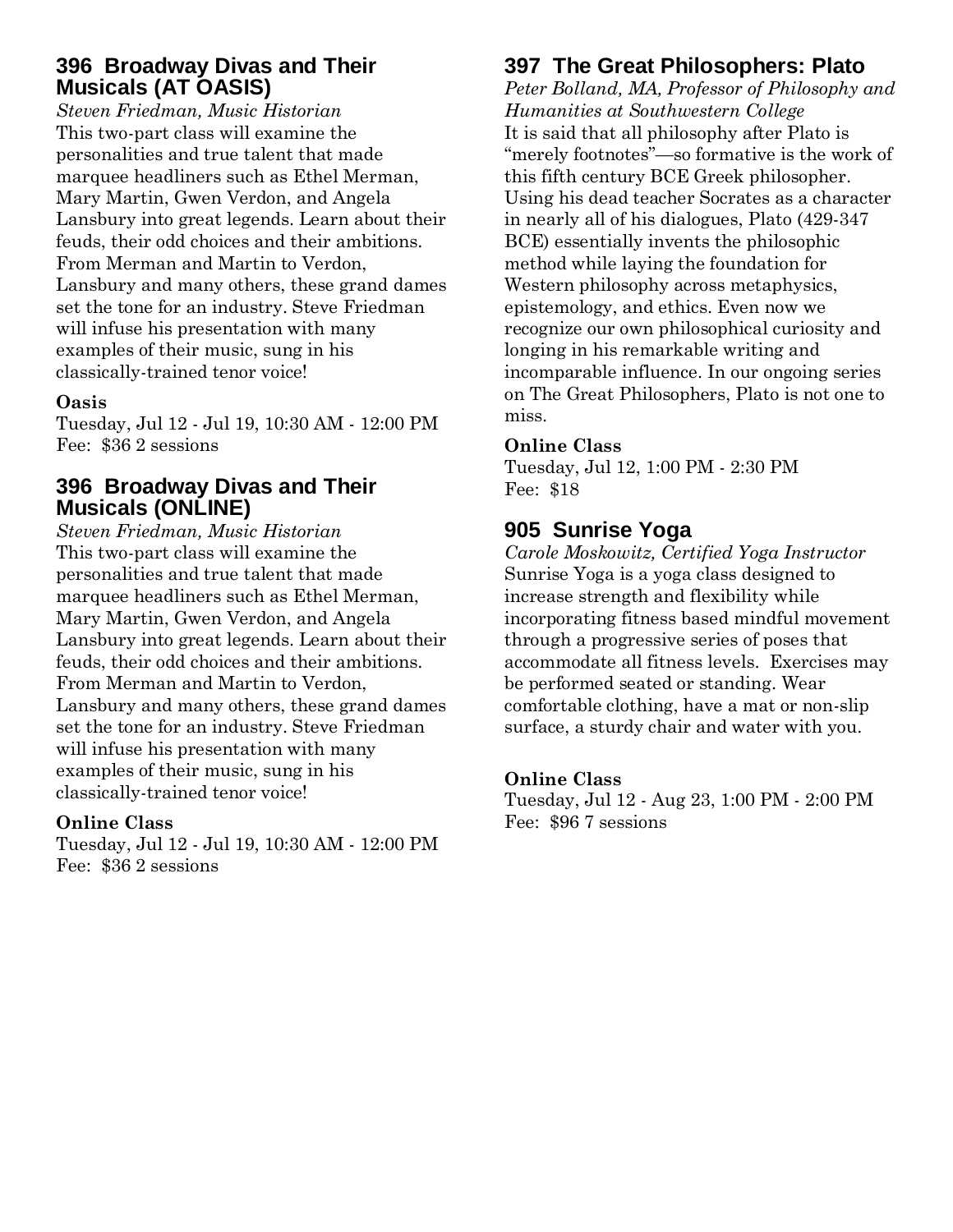## **398 A Picture's Worth a Thousand Words: Poetry Inspired by Art**

*Dan Rose, Writer, Editor and Educator* The poet Anne Sexton was inspired by Van Gogh's painting, "Starry Night," to write a poem by the same name; Picasso's "The Man with the Blue Guitar" inspired Wallace Stevens to write a poem, also by the same name. Many other poets have been inspired to write poetry based on works of art. This is known as ekphrastic poetry. Join us as we examine the paintings of artists such as Pieter Breughel, Pablo Picasso, and Edward Hopper, as well as the poems that were inspired by them.

#### **Online Class**

Tuesday, Jul 12, 3:00 PM - 4:30 PM Fee: \$18

# **919 Let's Talk – Discussion Group (B): ONLINE ONLY**

#### *Beth Kimel*

This group provides the opportunity to meet new people, learn from others' experiences and perspectives, and engage in intellectual discussion within a peer group. Discussion topics are pre-selected, although suggestions are welcome. This group will not cover topics regarding politics. This group will meet online through Zoom. Limit: 14

#### **Online Class**

Wednesday, Jul 13 - Aug 17, 10:00 AM - 11:00 AM Fee: \$12 6 sessions

## **399 Confession Law: Myths and Misconceptions (ONLINE)**

*John McCarthy, Montgomery County State's Attorney*

The Law of Confession creates challenges for defendants and police alike. Hear an expert review of the Miranda warning and other legal principles that impact the admissibility of confessions. Special emphasis will be given to the use of video to ensure police compliance with protecting the rights of an individual in custody while obtaining a statement. We'll discuss the Miranda decision, police tactics and dealing with juvenile offenders, among many topics. Special emphasis will be placed on new rules regarding the interrogation of youth under the age of 18.

#### **Online Class**

Wednesday, Jul 13, 10:30 AM - 12:00 PM Fee: \$18

# **399 Confession Law: Myths and Misconceptions (AT OASIS)**

*John McCarthy, Montgomery County State's Attorney*

The Law of Confession creates challenges for defendants and police alike. Hear an expert review of the Miranda warning and other legal principles that impact the admissibility of confessions. Special emphasis will be given to the use of video to ensure police compliance with protecting the rights of an individual in custody while obtaining a statement. We'll discuss the Miranda decision, police tactics and dealing with juvenile offenders, among many topics. Special emphasis will be placed on new rules regarding the interrogation of youth under the age of 18.

#### **Oasis**

Wednesday, Jul 13, 10:30 AM - 12:00 PM Fee: \$18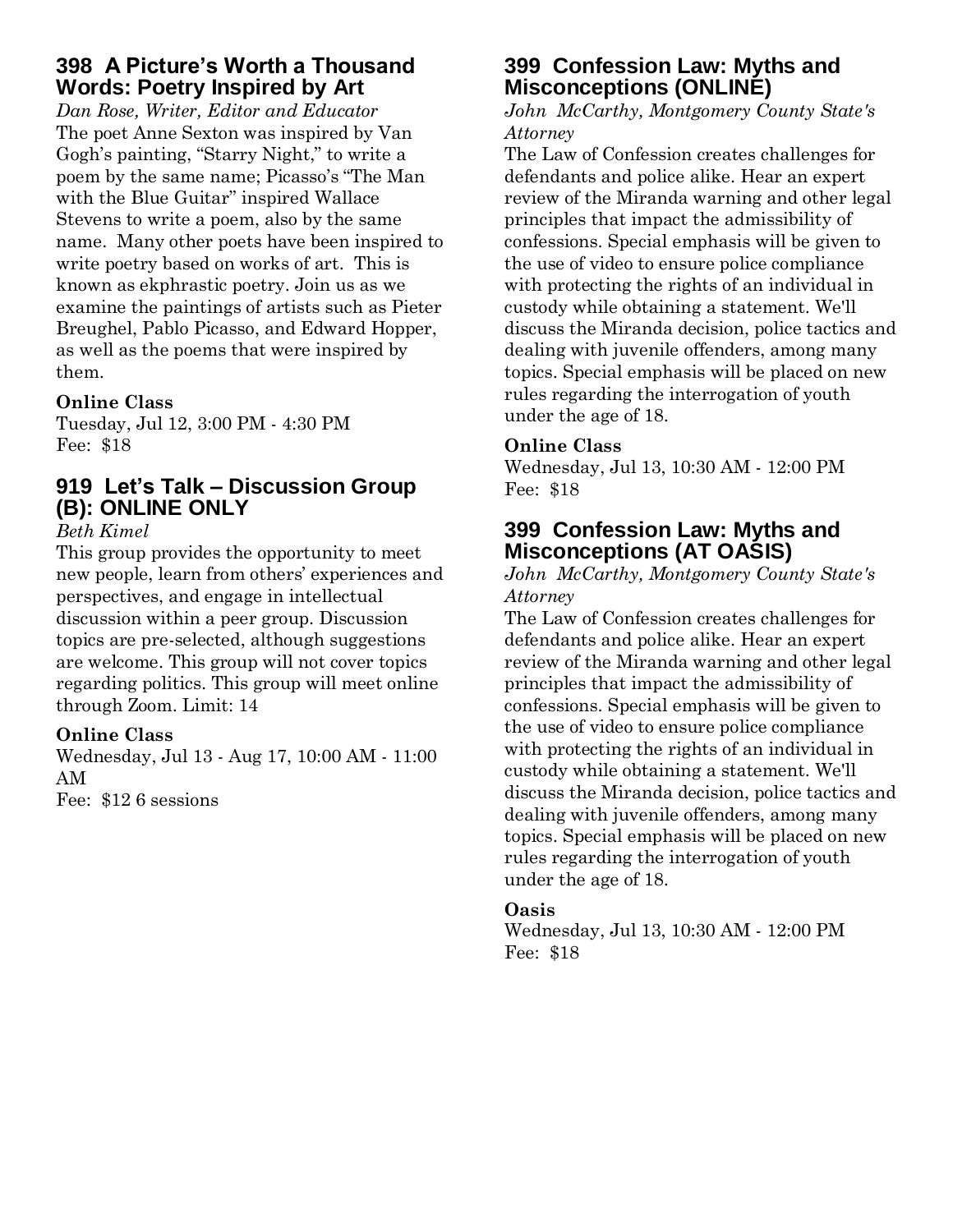# **400 The Golden Age of Television**

*Brian Rose, Professor (ret.), Department of Communication and Media Studies, Fordham University*

American television was all set to launch in the late 1930s, but its progress was interrupted by the start of World War II. Finally, by the end of the 1940s, NBC and CBS began broadcasting to their east coast affiliates. They offered viewers a wide variety of programs: situation comedies, vaudevillestyle revues, and most impressively, live original dramas. But by the end of the 1950s, the era of live TV "theater" was over. This presentation will look at the forces that made this "golden age" such an intriguing chapter in TV history and why it was so short-lived.

#### **Online Class**

Wednesday, Jul 13, 1:00 PM - 2:15 PM Fee: \$18

# **401 Smile: The Wonder of Charlie Chaplin (ONLINE)**

*Dan Sherman, Musical Theatre Instructor* Known best for his role as "The Little Tramp," Charlie Chaplin brought laughs and tears to film audiences throughout the world through a brilliant series of films spanning the silent and sound eras. This class will explore Chaplin's career beginning as a poor boy on the English stage in the 1890s to a beloved but highly controversial actor more than 60 years later. We'll discuss Chaplin's life and contributions to film, including his work as a composer. There will be many film clips and a discussion of how Chaplin's work developed and was received over time.

#### **Online Class**

Thursday, Jul 14, 10:30 AM - 12:00 PM Fee: \$18

# **401 Smile: The Wonder of Charlie Chaplin (AT OASIS)**

*Dan Sherman, Musical Theatre Instructor* Known best for his role as "The Little Tramp," Charlie Chaplin brought laughs and tears to film audiences throughout the world through a brilliant series of films spanning the silent and sound eras. This class will explore Chaplin's career beginning as a poor boy on the English stage in the 1890s to a beloved but highly controversial actor more than 60 years later. We'll discuss Chaplin's life and contributions to film, including his work as a composer. There will be many film clips and a discussion of how Chaplin's work developed and was received over time.

#### **Oasis**

Thursday, Jul 14, 10:30 AM - 12:00 PM Fee: \$18

## **402 Harness the Power of Plants in Your Diet**

*Libby Lamancusa, Registered Dietitian* Learn about the health benefits of plantforward diets and how to tap into those benefits with simple changes, such as eating one vegetarian dinner per week.

#### **Online Class**

Thursday, Jul 14, 1:00 PM - 2:00 PM Fee: \$15

#### **403 Rene Descartes: Balancing Science with Religion**

*Steven Gimbel, Professor of Philosophy, Gettysburg College*

Rene Descartes was one of the great minds in history, making major contributions to mathematics, science, and philosophy. Writing in the shadow of Galileo's trial, Descartes tried to find a way to bring together the new science of the Copernican world with the views of the Church. We will explore the new ways of thinking that this required.

#### **Online Class**

Friday, Jul 15, 10:30 AM - 12:00 PM Fee: \$18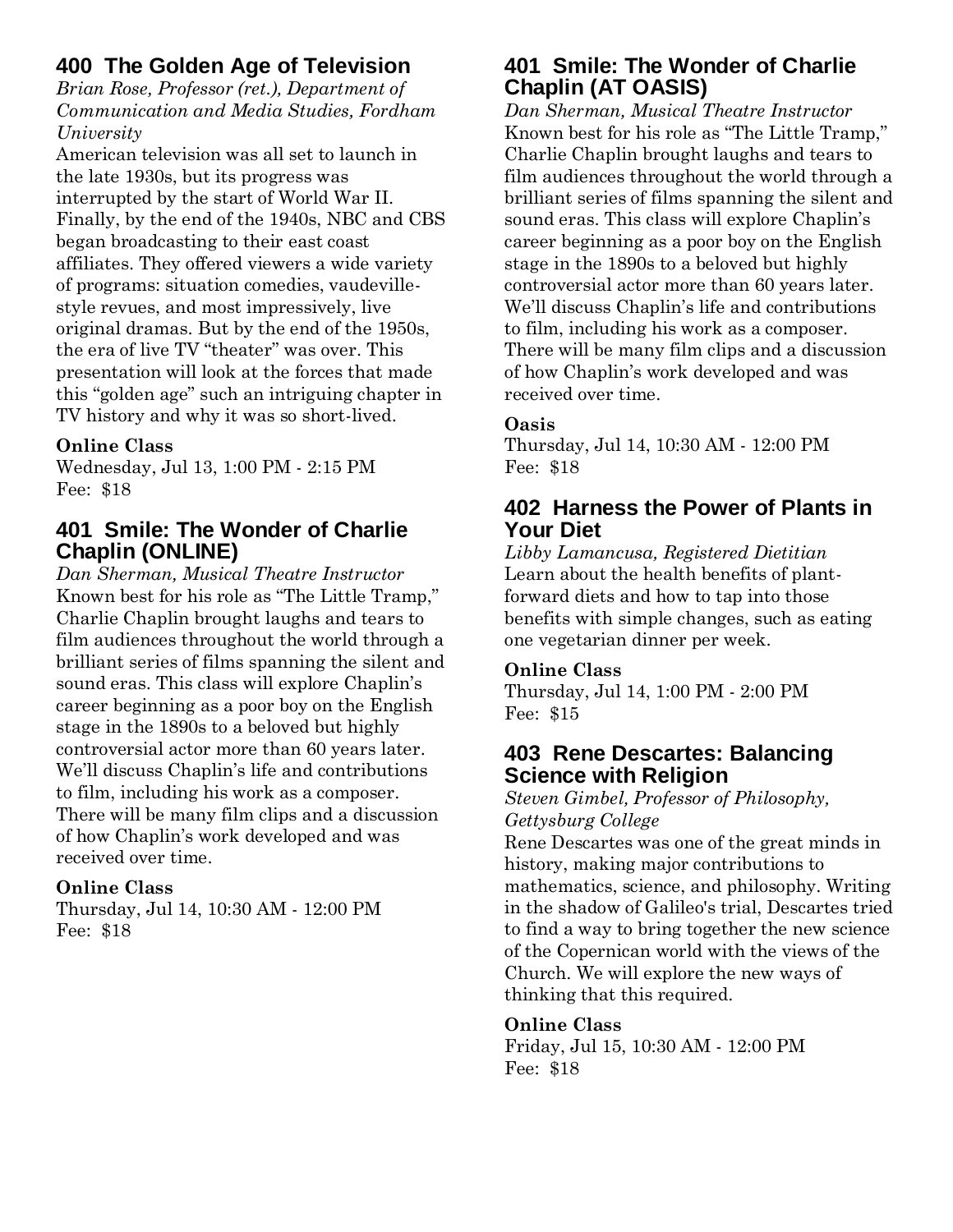## **404 Off the Beaten Path: Charlottesville, Virginia**

*Barbara Paulson, Travel Specialist* Need a getaway close to DC without the crowds? Consider Charlottesville: land of Jefferson's Monticello and University of Virginia… and so much more! Consider an aboriginal art collection, one of the oldest art cooperatives in the country, and wineries, cideries, and microbreweries (oh, my!). The rich agriculture also means plenty of farms and orchard events and festivals, too. Travel expert Barbara Paulson helps you plan your next "stay-cation" to nearby Charlottesville.

#### **Online Class**

Friday, Jul 15, 1:00 PM - 2:30 PM Fee: \$18

# **405 Ragtime and Swing**

*Chris Burns, Many-Strings* Ragtime, Boogie-Woogie and Swing: Let's celebrate the diversity and creativity that got everyone's toes tappin', and kept the dance floor rockin'. Ragtime had its roots in the sporting houses of the South, Boogie-Woogie woke everyone up in Texas, and Swing adopted some of the magic to provide the sound track for New York's fanciest clubs and the corner soda-joint. Time to lean forward and enjoy the magic!

#### **Online Class**

Friday, Jul 15, 6:00 PM - 7:00 PM Fee: \$12

## **406 Eleanor Roosevelt: First Lady of the World**

*Blaine Davies, MA, Professor of U.S. History* Our first "feminist" first lady was also one of our most active and influential first ladies. While her paralyzed husband led our country through the Great Depression and World War II, Eleanor traveled throughout the country and the world bringing back to the White House a perspective that Franklin Roosevelt valued, appreciated and often implemented. An activist and humanitarian before, during and after FDR's presidency, she served as Harry Truman's Ambassador to the United Nations, where he called her "First Lady of the World."

#### **Online Class**

Monday, Jul 18, 1:00 PM - 2:30 PM Fee: \$18

# **407 Jewels of the Balkans**

*Henry George, Engineer, Archaeologist and Geologist*

The Ancient Roman Province of Illyricum includes today four modern republics of the Former Yugoslavia – Croatia, Slovenia, Bosnia, and Montenegro. These countries in the Northwest Balkan Peninsula contain some of the most picturesque vistas and unique cultures in Europe. This lecture will explore from an anthropological perspective the prehistory, history, and peoples of this region.

#### **Online Class**

Tuesday, Jul 19, 1:00 PM - 3:00 PM Fee: \$24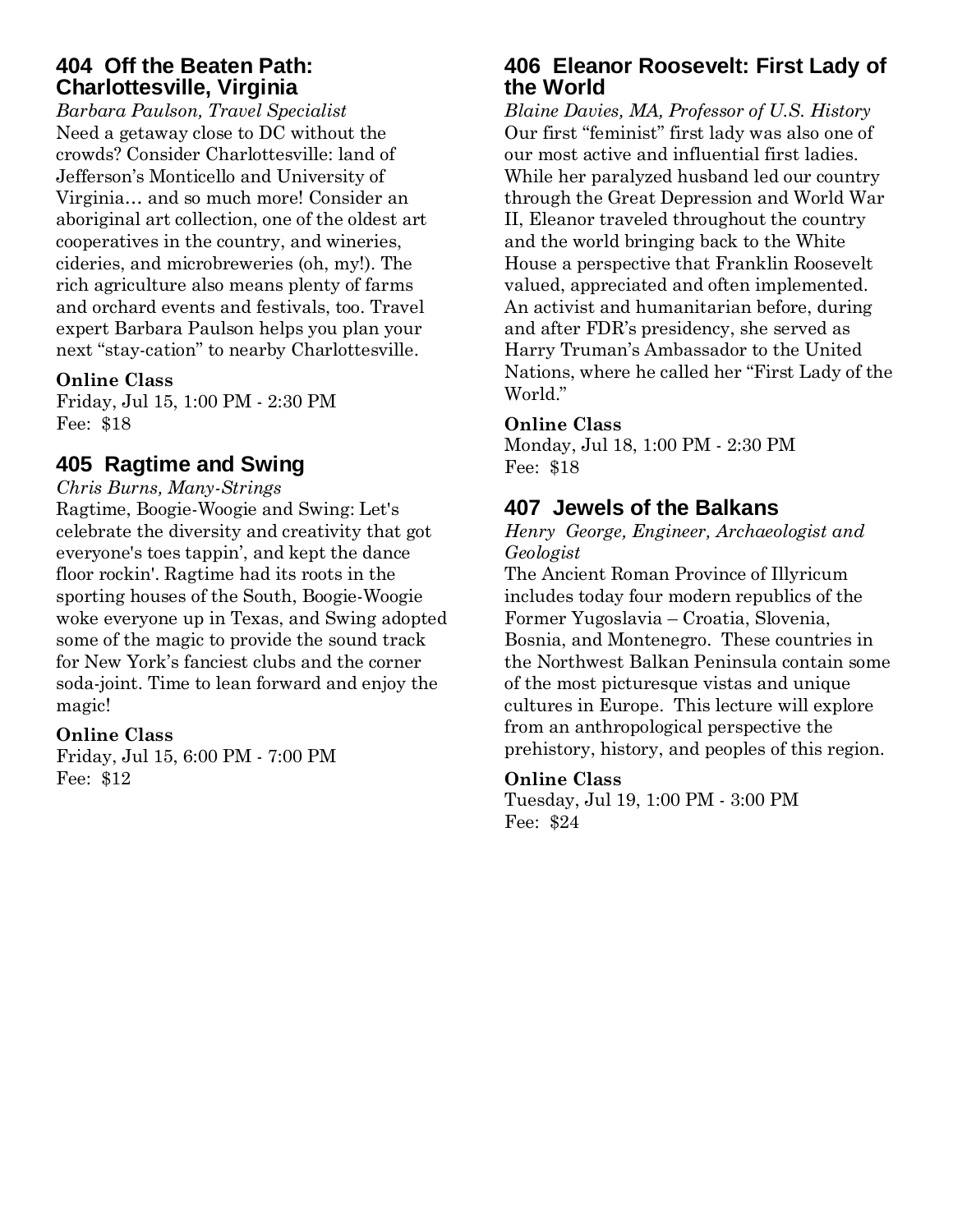#### **408 Book Discussion: "The Soul of an Octopus: A Surprising Exploration Into the Wond**

*Jonina Duker, Certified Book Discussion Leader*

Yes, you read the book title correctly: "octopus" sandwiched between "soul" and

"consciousness". The naturalist author meets her first octopus, Athena, at the New England Aquarium, followed by Kali and Karma. Cephalopods, otherwise known as octopi, like humans, get bored, display emotions through their bodies, and form attachments – in this case across species. The author describes her playful interactions with and strong attachments to all three octopi. Please read the book so you can participate in our structured, facilitated, Zoom discussion. Author: Sy Montgomery, 2015.

(Note: Please join the meeting at 3 pm if you would like some assistance using the features of Zoom. Otherwise, join us at 3:15 pm for the start of our discussion.)

#### **Online Class**

Tuesday, Jul 19, 03:00 PM - 04:30 PM Fee: \$18

# **409 Depression Among Older Adults Pre and Post Pandemic**

*Ashley Bone, MD, Department of Psychiatry and Behavioral Health*

The pandemic caused lots of depression, anxiety and loneliness in older adults. Join Dr. Bone, Chair, Department of Psychiatry and Behavioral Health at Suburban Hospital as she discusses the changes among mental health and the challenges facing older adults pre and post COVID-19.

#### **Online Class**

Wednesday, Jul 20, 10:30 AM - 11:30 AM Free

# **410 Heroines of History: Who You Should Know!**

*Robert Watson, PhD, Distinguished Professor of American History, Lynn University* In this talk, Dr. Watson will share inspiring stories of great women, some you may know, some you may not. They came from all walks of life, periods in history, ages, and occupations. We'll discuss their contributions to the nation and world!

# **Online Class**

Wednesday, Jul 20, 1:00 PM - 2:30 PM Fee: \$18

# **411 The War in Ukraine: What Does Putin Want? (AT OASIS)**

*Melvin Goodman, Adjunct Professor, Int'l Relations, Johns Hopkins Univ.* This lecture will deal with the long-term and immediate causes of the Russian invasion of Ukraine. It will examine Russian concerns with the increased powers of the North Atlantic Treaty Organization as well as the reasons for Russia's failures on the battlefield. Finally, we will examine the policies and personality of Russian President Vladimir Putin.

#### **Oasis**

Thursday, Jul 21, 10:30 AM - 12:00 PM Fee: \$18

## **411 The War in Ukraine: What Does Putin Want? (ONLINE)**

*Melvin Goodman, Adjunct Professor, Int'l Relations, Johns Hopkins Univ.*

This lecture will deal with the long-term and immediate causes of the Russian invasion of Ukraine. It will examine Russian concerns with the increased powers of the North Atlantic Treaty Organization as well as the reasons for Russia's failures on the battlefield. Finally, we will examine the policies and personality of Russian President Vladimir Putin.

## **Online Class**

Thursday, Jul 21, 10:30 AM - 12:00 PM Fee: \$18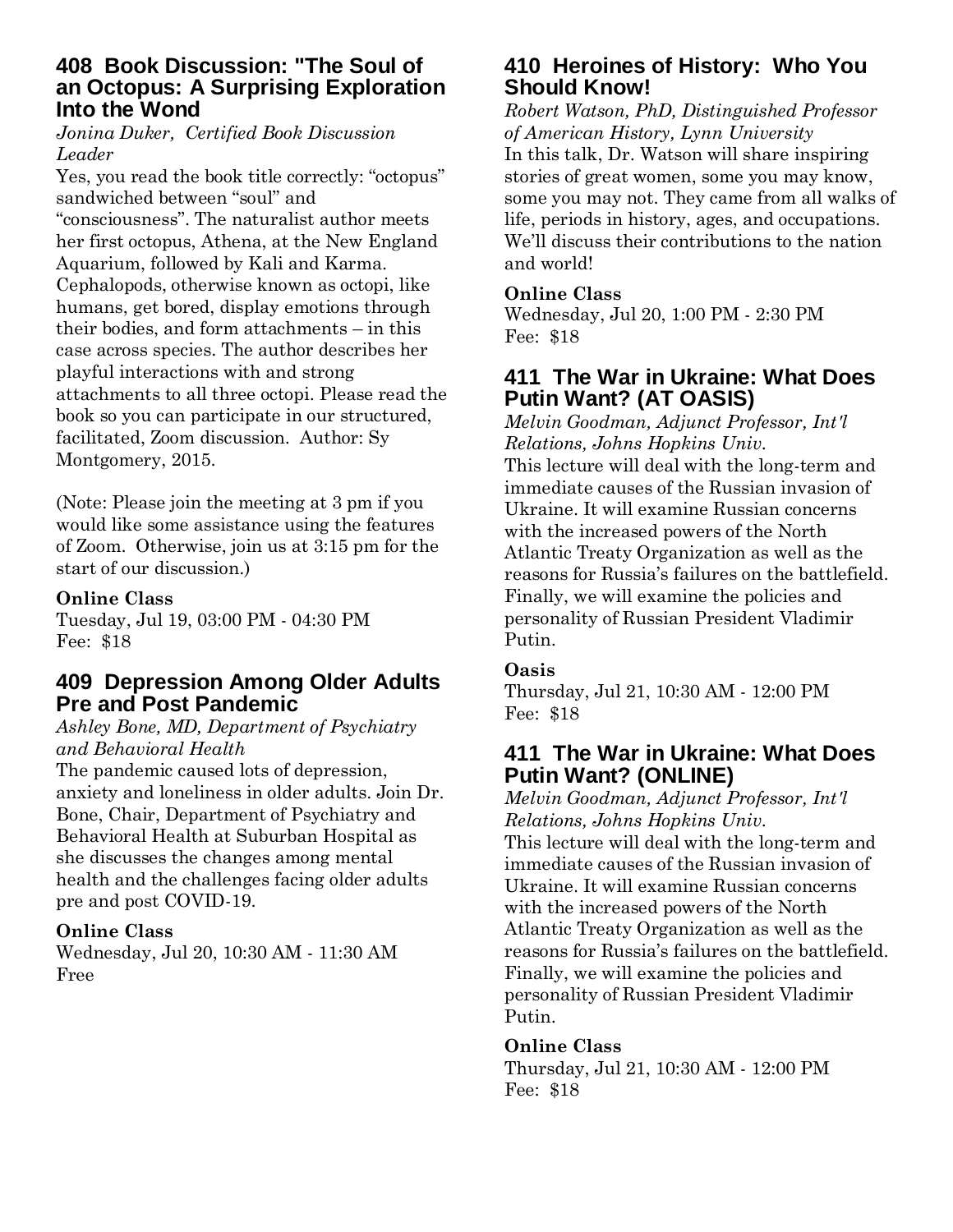# **412 From the Knish to Halal Carts: Street Food and Immigrant Identity**

#### *Andrew Silverstein, Freelance Journalist and NYC Tour Guide*

For over 150 years, street food has been common among immigrant communities in New York City. The carts are an economic opportunity for recent immigrants. They also offer other countrymen a taste of home – and almost always, other New Yorkers catch on, too. In this class, we'll explore how street food has become a way for ethnic groups to be recognized by and communicate with the city as a whole.

#### **Online Class**

Thursday, Jul 21, 1:00 PM - 2:15 PM Fee: \$15

# **413 AARP SmartDriver TEK: Car Safety and Technology**

#### *Ken Ow, AARP Volunteer*

Please register for this class through AARP using the link provided. In this workshop, you'll learn how to utilize the latest high-tech safety features in your current car, what technology to look for when shopping for a new car, the safety benefits of blind-spot warning systems, forward collision warnings, lane departure warnings, smart headlights, and more! Limit: 50

#### **Online Class**

Friday, Jul 22, 10:30 AM - 12:00 PM, Free

## **414 The Last Days of Pompeii Immortalized in Art**

*Bonita Billman, Art History Lecturer* Mount Vesuvius erupted in 79 A.D. burying Pompeii and Herculaneum in volcanic ash and rock. It would be hundreds of years before any systematic uncovering of the cities would commence. Frescoes, statues and other museum artifacts would begin to give us some sense of what Roman life was like there. Then, in 1834, Edward Bulwer-Lytton wrote a novel, The Last Days of Pompeii, that became a Victorian best-seller. Characters from the book were immortalized in art, particularly Nydia, a blind flower girl.

#### **Online Class**

Monday, Jul 25, 10:30 AM-12:00 PM, Fee: \$18

# **415 The Explosion of Mt. St. Helens**

*Philip R. Pryde, Ph.D., Professor Emeritus SDSU, Author, Lecturer*

The largest volcanic eruption in North American history took place on May 18, 1980, when Mt. St. Helens exploded and sent its upper thousand feet flying over the Washington state countryside. This slide presentation, most of it original photos taken by the speaker, will transport you back to the time of the eruption and the consequences that followed.

#### **Online Class**

Monday, Jul 25, 1:00 PM - 2:00 PM Fee: \$12

## **416 Female Spies in the World of Espionage (ONLINE)**

*Jonna Mendez, Author and CIA Veteran* In this class we'll learn about some of the many women who have made a difference in the world of espionage over the years – including Josephine Baker, the American expatriate and worldwide entertainer, and Virginia Hall, a Baltimore native, each of whom provided invaluable assistance to the Allies during WWII. Among the other women we'll discuss is Valerie Plame, the CIA officer whose name was leaked to and subsequently published by Robert Novak of The Washington Post.

#### **Online Class**

Tuesday, Jul 26, 10:30 AM - 12:00 PM Fee: \$18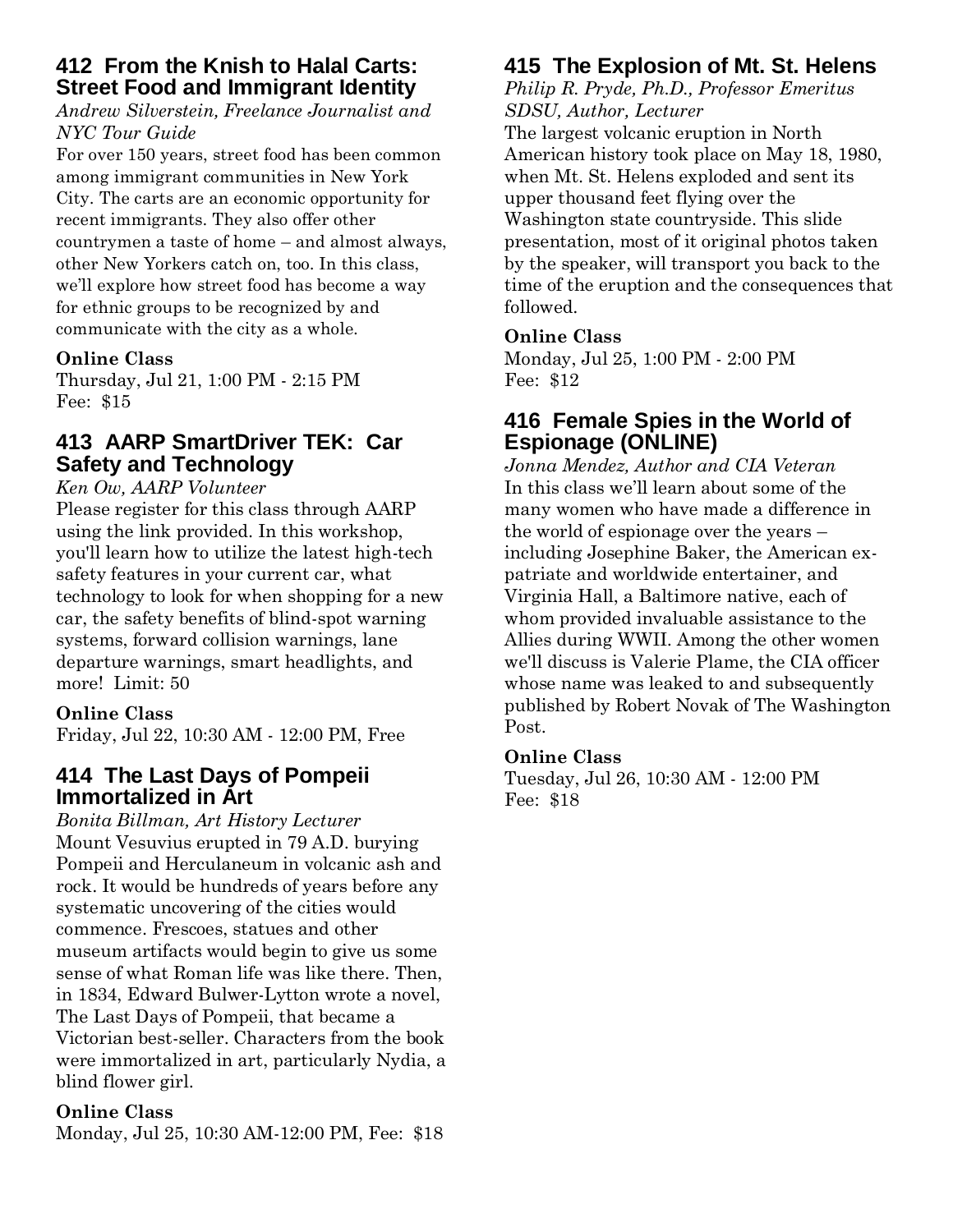## **416 Female Spies in the World of Espionage (AT OASIS)**

*Jonna Mendez, Author and CIA Veteran* In this class we'll learn about some of the many women who have made a difference in the world of espionage over the years – including Josephine Baker, the American expatriate and worldwide entertainer, and Virginia Hall, a Baltimore native, each of whom provided invaluable assistance to the Allies during WWII. Among the other women we'll discuss is Valerie Plame, the CIA officer whose name was leaked to and subsequently published by Robert Novak of The Washington Post.

#### **Oasis**

Tuesday, Jul 26, 10:30 AM - 12:00 PM Fee: \$18

# **417 The Great Philosophers: Aristotle**

*Peter Bolland, MA, Professor of Philosophy and Humanities at Southwestern College* The most important pupil to emerge from Plato's Academy in Athens, Aristotle (384-322 BCE) would end up challenging Plato's core metaphysical assertions while refining and strengthening his ethical theories. In our ongoing series on The Great Philosophers, join us for this exploration into the way Aristotle shaped the Western worldview like no other philosopher before or since.

#### **Online Class**

Tuesday, Jul 26, 1:00 PM - 2:30 PM Fee: \$18

# **418 The Timeless Appeal of Mid-Century Modern Architecture and Design**

*Bill Keene, Urban Historian*

The Mid-Century Modern movement in the U.S. was an American reflection of the International Style originating in the Bauhaus movement. But there is much more to Mid-Century Modern than the buildings from the major architects. Mid-Century Modern gained wide following in California and beyond to thousands of homes designed for the returning GIs in massive Levittown developments. Mid-Century Modern also meant the spread of design principles and the color palettes that saturated everything from kitchen appliances to automobiles. We will discuss the varied aspects of Mid-Century Modern going beyond architecture to general design trends and developments.

#### **Online Class**

Wednesday, Jul 27, 1:00 PM - 2:30 PM Fee: \$18

## **420 Hank Williams: Hillbilly Shakespeare**

*Jane Ellen, Performer, Composer, and Recording Artist*

Hank Williams (1923-53) was country music's first superstar at the time of his death at age 29. Lingering pain from untreated spina bifida drove him to self-medicate, as well as to pour out his feelings in songs such as "Your Cheatin' Heart", "Cold, Cold Heart' and "Lost Highway". By the time of his death he had 30 Top 10 hits, and eleven songs that reached #1. Today his son and grandson carry on name and his musical tradition.

#### **Online Class**

Thursday, Jul 28, 1:00 PM - 2:30 PM Fee: \$18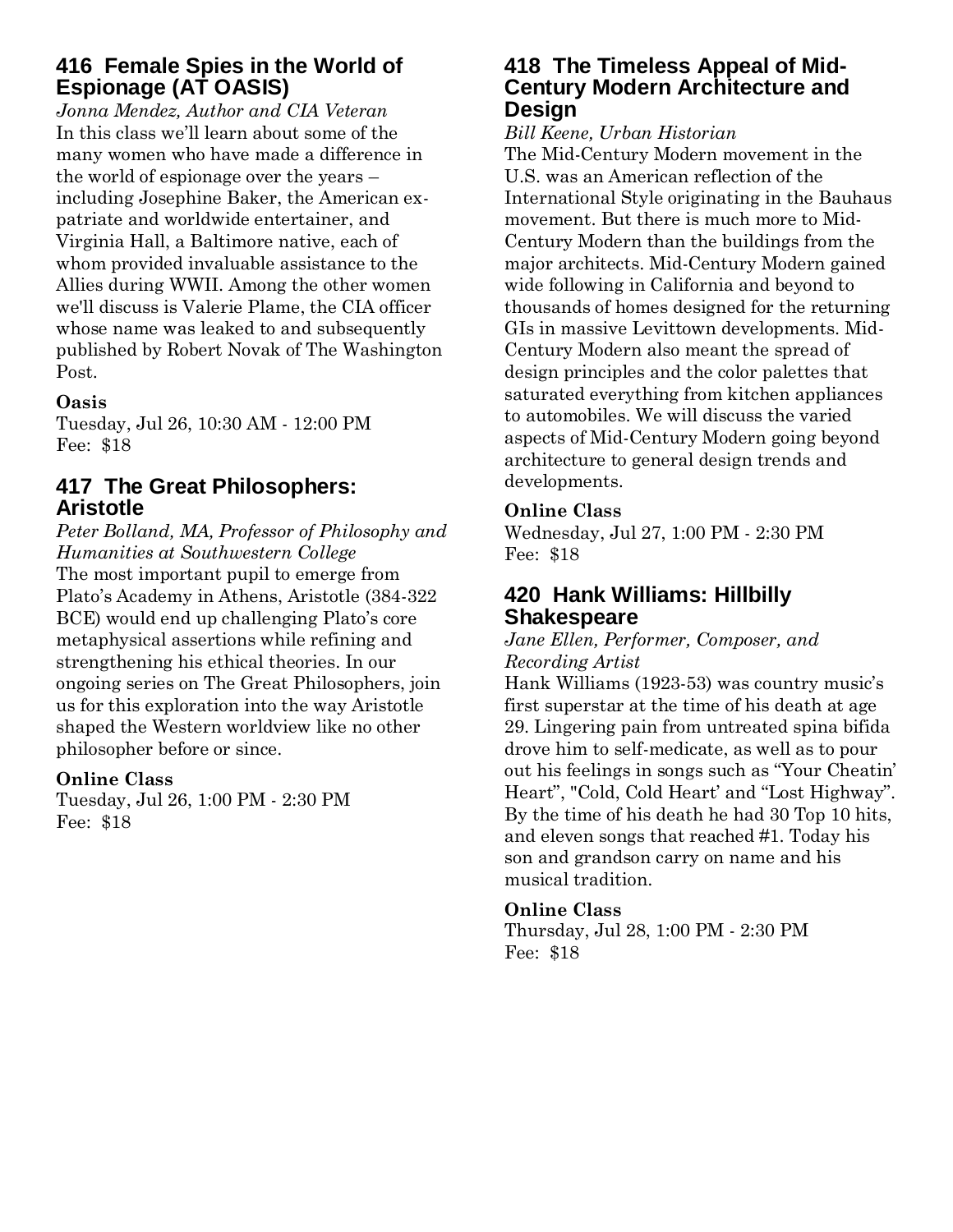# **421 The Era of JS Bach: Italian, German and French Creativity**

#### *Chris Burns, Many-Strings*

Imagine an hour with the musical virtuosity of Bach, Telemann, Pachelbel, Corelli, and Couperin...German, Italian and French masters of the golden baroque period. These composers gave us musical pearls with charming ornamentation and invention. They recognized that music was a blessing that enhanced life. Their music will embrace you, and I'll share perspective and historical context.

#### **Online Class**

Friday, Jul 29, 6:00 PM - 7:00 PM Fee: \$12

## **422 Put Google Photos to Work for You**

#### *Deeva Garel, Technology Instructor*

Learn how to organize, edit, share, and backup your digital photos and videos with the free Google Photos program. The first session covers all this plus how to create albums and collages. While this session will be mostly demonstration, there will be some time to try things on your own. The second session is available for those interested in guided handson time and questions and answers. NOTE: This class is designed for use with a computer, not with a tablet or cell phone. Limit: 12

#### **Online Class**

Monday, Tuesday, Aug 1 - Aug 2, 10:30 AM - 12:00 PM Fee: \$20 2 sessions

# **423 Volcanic Super-Eruptions and Origin of the Yellowstone Hotspot**

*Victor Camp, Ph.D., SDSU Department of Geological Sciences Lecturer Emeritus* Do you realize that our planet has experienced extraordinary volcanic eruptions in the geologic past on a scale far greater than those of human experience? These super-eruptions have taken place somewhere on Earth every 100,000 years. Will our next super-eruption be at Yellowstone National Park? Yellowstone is underlain by an unusual plume of hot rock that extends well into the Earth's deep interior. It has been responsible for hundreds of super-eruptions that began 17 million years ago, and these are projected to continue into the future. Join us in examining the character, causes, and consequences of these spectacular eruptions and the probable effects of the next great super-eruption on planet Earth.

#### **Online Class**

Monday, Aug 1, 1:00 PM - 2:30 PM Fee: \$18

#### **424 The Samurai who Saved Jews From the Nazis**

#### *Lola Sparrowhawk, Int'l Award-Winning Author/Historian*

The advent of World War II led to terrible tragedies and amazing acts of bravery. Accepting his diplomatic post in Eastern Europe only six months before the war broke out, an unlikely man from Japan became a great hero of the war. A quiet man known as The Samurai defied orders from Tokyo, risking his life and career, to engineer a way to help thousands of Jews escape Europe. Never telling anyone of his heroism, it wasn't until thirty years later that a survivor he had saved began to tell his story, and then the State of Israel paid tribute to him with the high honor of including his name as one of the Righteous Among the Nations. This is the story of who he was, what he did, and what it cost him.

#### **Online Class**

Tuesday, Aug 2, 1:00 PM - 2:00 PM Fee: \$12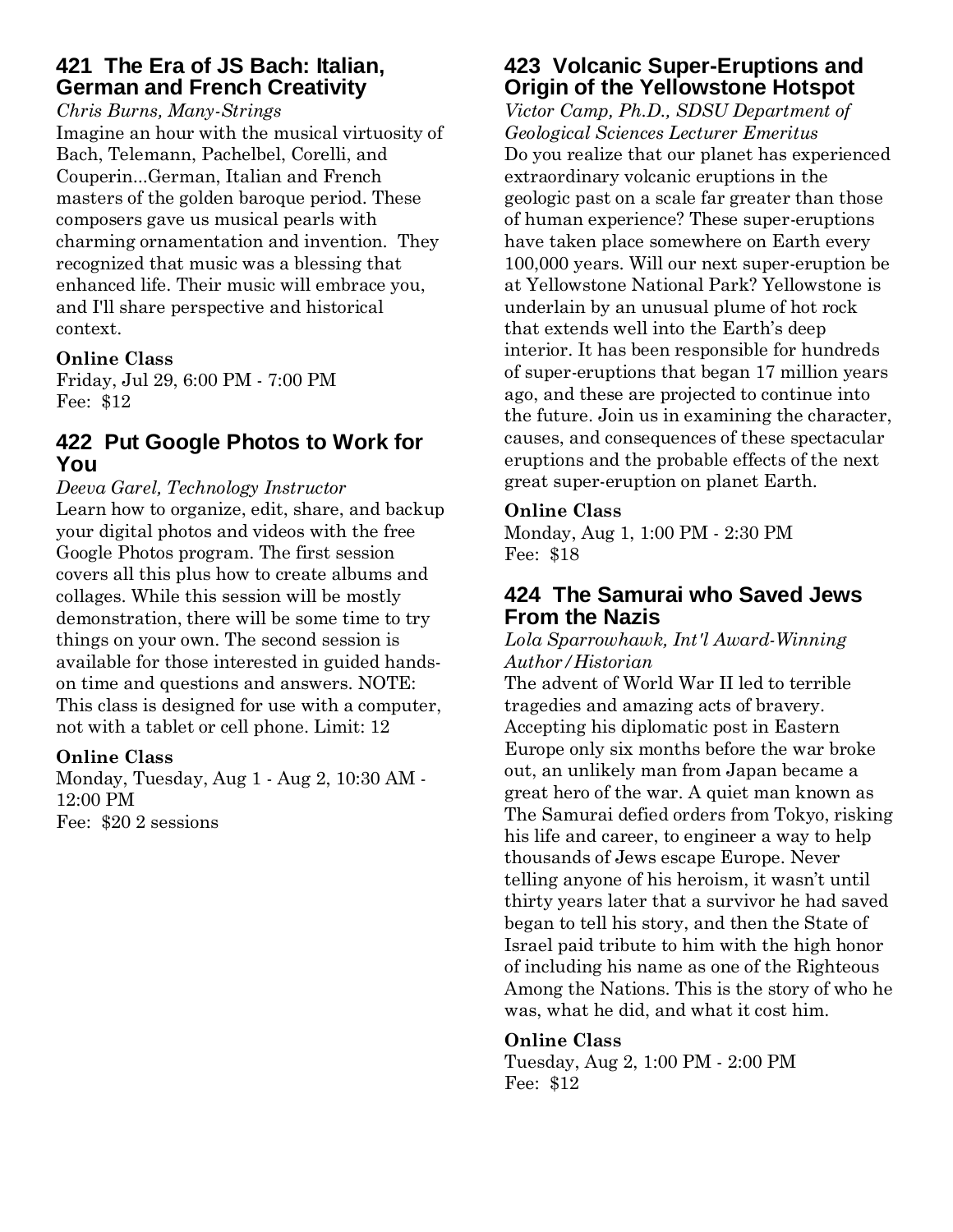## **426 Artificial Intelligence: What You Need to Know**

*Sheldon Hochberg, Attorney*

By now, everyone has heard of Artificial Intelligence (AI). This presentation will help you understand how it works, what it has accomplished to date, and the incredible things it may be able to achieve in the future. To demonstrate the rapidly-advancing power of AI, the discussion will highlight the fascinating history of AI's progress in competing against humans in games ranging from checkers to chess to Go (the most complex game). AI's achievement in mastering games is a well-recognized beacon to what it can achieve in health care, science, and many other areas of human endeavor.

#### **Online Class**

Wednesday, Aug 3, 1:00 PM - 2:30 PM Fee: \$18

#### **428 Politics Stops at the Water's Edge: Can US Foreign Policy Be Bipartisan Again?**

*Lawrence Haas, Senior Fellow, American Foreign Policy Council*

With the onset of the Cold War in the late 1940s, President Truman worked in close bipartisan partnership with Arthur Vandenberg, senior Republican on the Senate Foreign Relations Committee, to create a revolutionary new foreign policy for the United States to lead the free world. They did so at a bitterly partisan time that makes today's partisanship seem tame by comparison. What can we learn from the history? What issues can form the basis of a new bipartisan foreign policy? Lawrence Haas, a former White House official and author of Harry and Arthur: Truman, Vandenberg, and the Partnership That Created the Free World, will discuss the history and its relevance to today.

#### **Online Class**

Thursday, Aug 4, 1:00 PM - 2:30 PM Fee: \$18

## **428 Politics Stops at the Water's Edge: Can US Foreign Policy Be Bipartisan Again?**

*Lawrence Haas, Senior Fellow, American Foreign Policy Council*

With the onset of the Cold War in the late 1940s, President Truman worked in close bipartisan partnership with Arthur Vandenberg, senior Republican on the Senate Foreign Relations Committee, to create a revolutionary new foreign policy for the United States to lead the free world. They did so at a bitterly partisan time that makes today's partisanship seem tame by comparison. What can we learn from the history? What issues can form the basis of a new bipartisan foreign policy? Lawrence Haas, a former White House official and author of Harry and Arthur: Truman, Vandenberg, and the Partnership That Created the Free World, will discuss the history and its relevance to today.

#### **Oasis**

Thursday, Aug 4, 1:00 PM - 2:30 PM Fee: \$18

## **429 Sax Sounds! Classic Jazz to Classical and more!**

*Chris Burns, Many-Strings*

Sonic musical options took a giant leap forward when Adolphe Sax invented the saxophone in 1840. This hour is dedicated to celebrating the sax in jazz, classical and modern music. From Sonny Rollins to Ravel, from John Coltrane to Gabriel Faure . . . lush and wonderful diversity.

#### **Online Class**

Friday, Aug 5, 6:00 PM - 7:00 PM Fee: \$12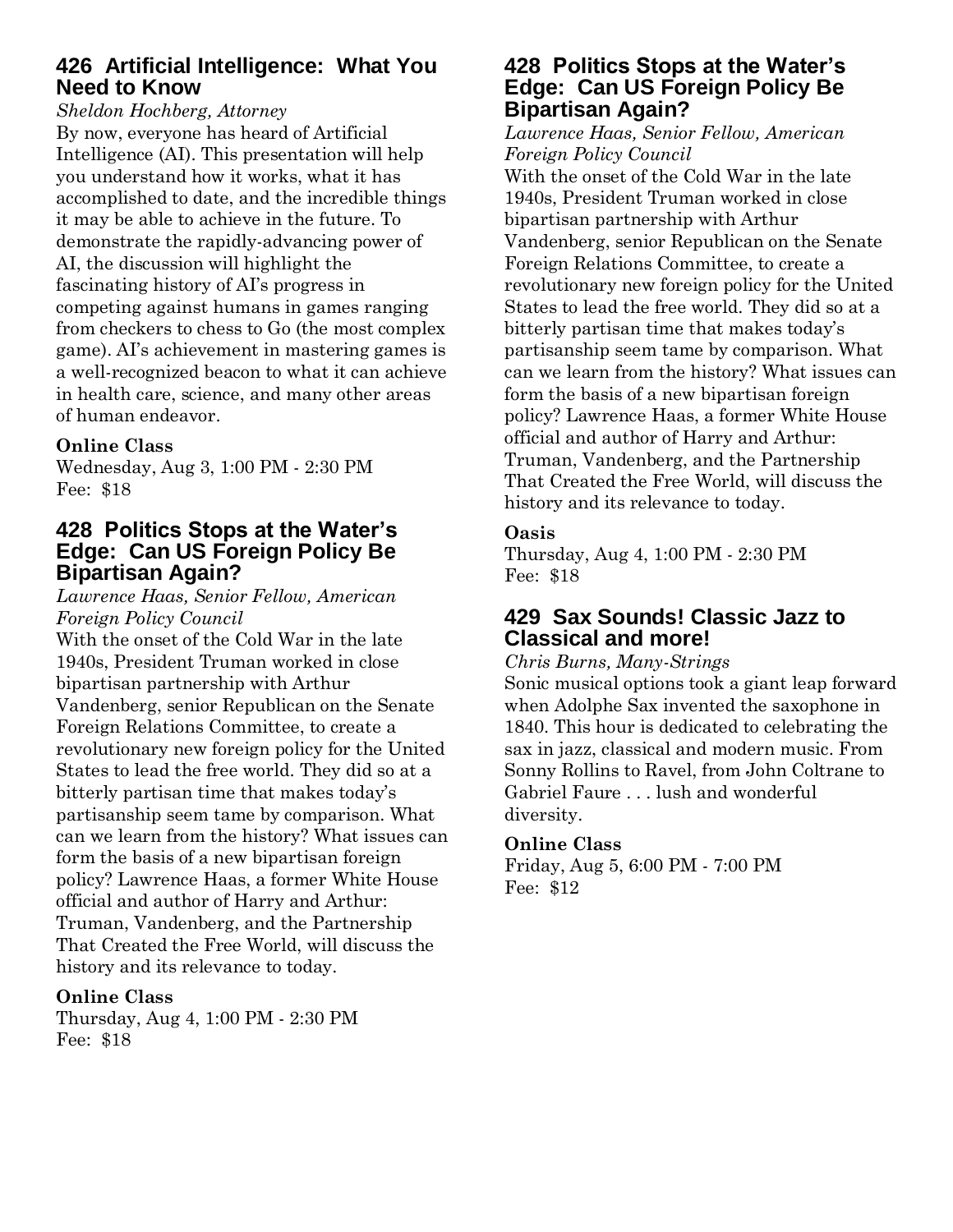## **430 Rembrandt - His Early Years (1606-1634)**

#### *Aniko Makranczy, MFA*

This lecture will examine the early life of Rembrandt van Rijn. Born the son of a miller, he was tremendously talented from an early age. He became an artist's apprentice at age 14 and opened his own art studio at age 18. His early success in Amsterdam, his marriage, his mastery and uniqueness, the influence of patrons, and the trends in art during this time will be discussed.

#### **Online Class**

Monday, Aug 8, 1:00 PM - 3:00 PM Fee: \$24

## **431 Leading Men of Broadway (ONLINE)**

*Steven Friedman, Music Historian* John Raitt, Alfred Drake, Yul Brynner, and Rex Harrison are just a few of the men who created legendary Broadway roles, using their unique on-stage personae to carve out their careers and individual brands. In this musically-packed session, you'll learn about these men and the roles they created. Steve Friedman will infuse his presentation with many examples of the music, sung in his classically-trained tenor voice!

#### **Online Class**

Tuesday, Aug 9 - Aug 16, 10:30 AM - 12:00 PM Fee: \$36 2 sessions

# **431 Leading Men of Broadway (AT OASIS)**

*Steven Friedman, Music Historian* John Raitt, Alfred Drake, Yul Brynner, and Rex Harrison are just a few of the men who created legendary Broadway roles, using their unique on-stage personae to carve out their careers and individual brands. In this musically-packed session, you'll learn about these men and the roles they created. Steve Friedman will infuse his presentation with many examples of the music, sung in his classically-trained tenor voice!

#### **Oasis**

Tuesday, Aug 9 - Aug 16, 10:30 AM - 12:00 PM Fee: \$36 2 sessions

## **432 The Great Philosophers: Epictetus**

*Peter Bolland, MA, Professor of Philosophy and Humanities at Southwestern College* In the first century, a Roman slave named Epictetus earned his freedom. Literate, wellread, and lame from torture, Epictetus rose from obscurity to fame, attracting many students to his philosophical discourses. Along with Marcus Aurelius and Seneca, Epictetus represents the best of the wisdom of Stoicism, a practical, down-to-earth philosophy of forbearance and fortitude in the face of fickle fortune. In our ongoing series on The Great Philosophers, perhaps none before or since spoke as intimately or insightfully as Epictetus about the specific challenges we face as human beings.

#### **Online Class**

Tuesday, Aug 9, 1:00 PM - 2:30 PM Fee: \$18

# **433 Elvis and More: Early Icons of Rockabilly (AT OASIS)**

*Daryl Davis, Musician*

When Rock'n'Roll became the latest craze, many Country and Western artists coming from a Hillbilly music background began trying to cash in on the latest trend. This hybrid that melded the two genres became known as Rockabilly. We'll learn about some of the great ones who popularized this sound.

#### **Oasis**

Wednesday, Aug 10, 10:30 AM - 12:00 PM Fee: \$18

# **433 Elvis and More: Early Icons of Rockabilly (ONLINE)**

*Daryl Davis, Musician*

When Rock'n'Roll became the latest craze, many Country and Western artists coming from a Hillbilly music background began trying to cash in on the latest trend. This hybrid that melded the two genres became known as Rockabilly. We'll learn about some of the great ones who popularized this sound.

#### **Online Class**

Wednesday, Aug 10, 10:30 AM - 12:00 PM Fee: \$18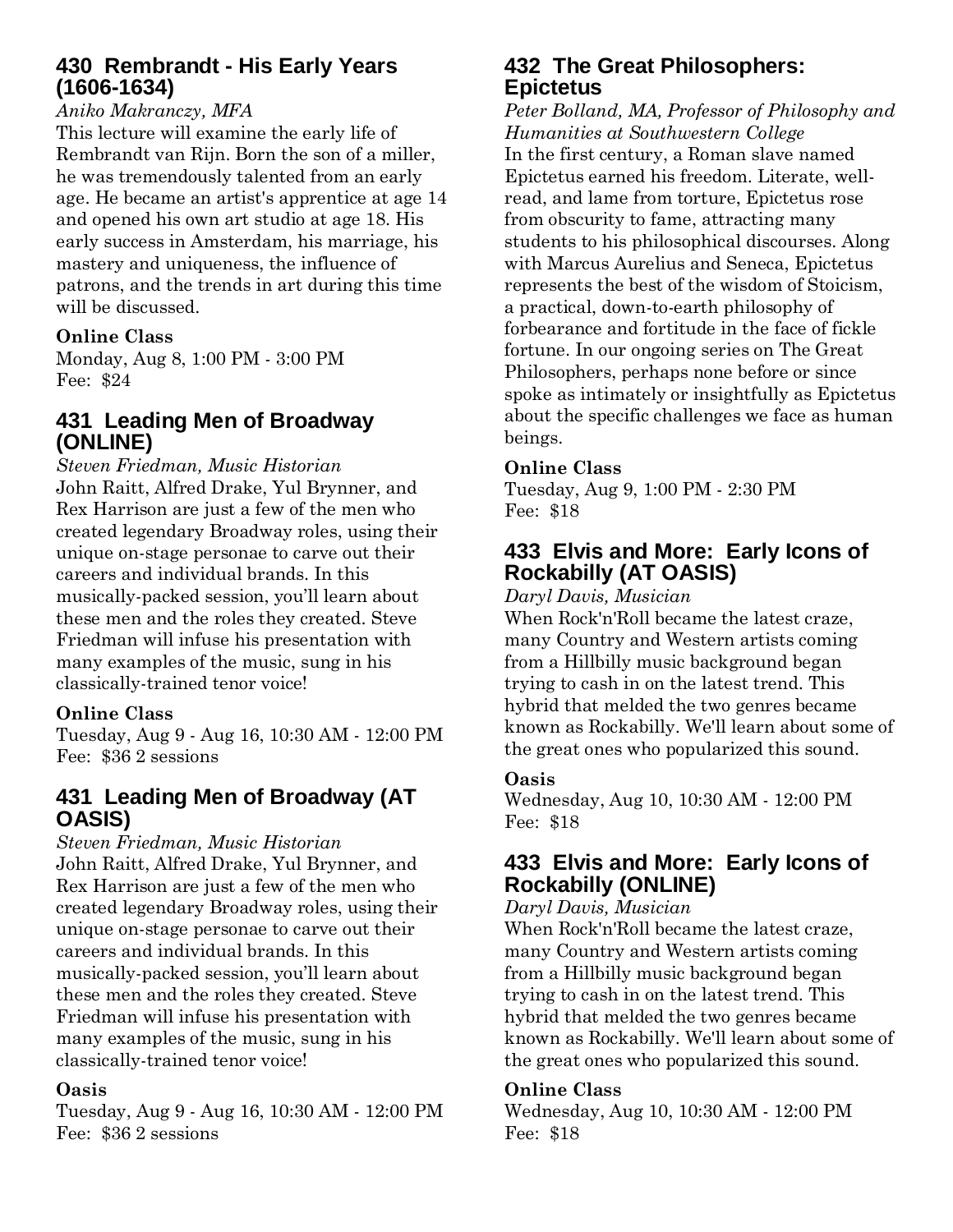#### **434 Home Safe Home: 5 Keys to Unlock the Door To Your Safety (ONLINE)**

*Ali Soltani, Owner/Project Manager and Melissa Bressler, Occupational Therapist, HandyPro*

Is your home aging gracefully with you? This educational discussion introduces what is a home modification, how home modifications can play an important role in improving one's safety and independence as one grows older, why planning ahead before a fall or health condition can be beneficial, what are simple and low-cost home modifications, and which home modification funding options are available.

#### **Online Class**

Wednesday, Aug 10, 1:00 PM - 2:00 PM Free

## **434 Home Safe Home: 5 Keys to Unlock the Door To Your Safety (AT OASIS)**

*Ali Soltani, Owner/Project Manager and Melissa Bressler, Occupational Therapist, HandyPro*

Is your home aging gracefully with you? This educational discussion introduces what is a home modification, how home modifications can play an important role in improving one's safety and independence as one grows older, why planning ahead before a fall or health condition can be beneficial, what are simple and low-cost home modifications, and which home modification funding options are available.

#### **Oasis**

Wednesday, Aug 10, 1:00 PM - 2:00 PM Free

# **435 The Politics of Classical Music: From the Great War to the Cold War to Today (O**

*Dan Sherman, Musical Theatre Instructor* Although some might think classical music is removed from the world of politics, there has long been a political overtone to how classical music is presented and its performers received. This (non-political!) class will discuss fascinating history of how classical music has interacted with larger political history in the two world wars and in particular the Cold War. The course will cover roughly 100 years from the First World War, and include material related to the current situation in the Ukraine.

## **Online Class**

Thursday, Aug 11, 10:30 AM - 12:00 PM Fee: \$18

## **435 The Politics of Classical Music: From the Great War to the Cold War to Today (A**

*Dan Sherman, Musical Theatre Instructor* Although some might think classical music is removed from the world of politics, there has long been a political overtone to how classical music is presented and its performers received. This (non-political!) class will discuss fascinating history of how classical music has interacted with larger political history in the two world wars and in particular the Cold War. The course will cover roughly 100 years from the First World War, and include material related to the current situation in the Ukraine.

#### **Oasis**

Thursday, Aug 11, 10:30 AM - 12:00 PM Fee: \$18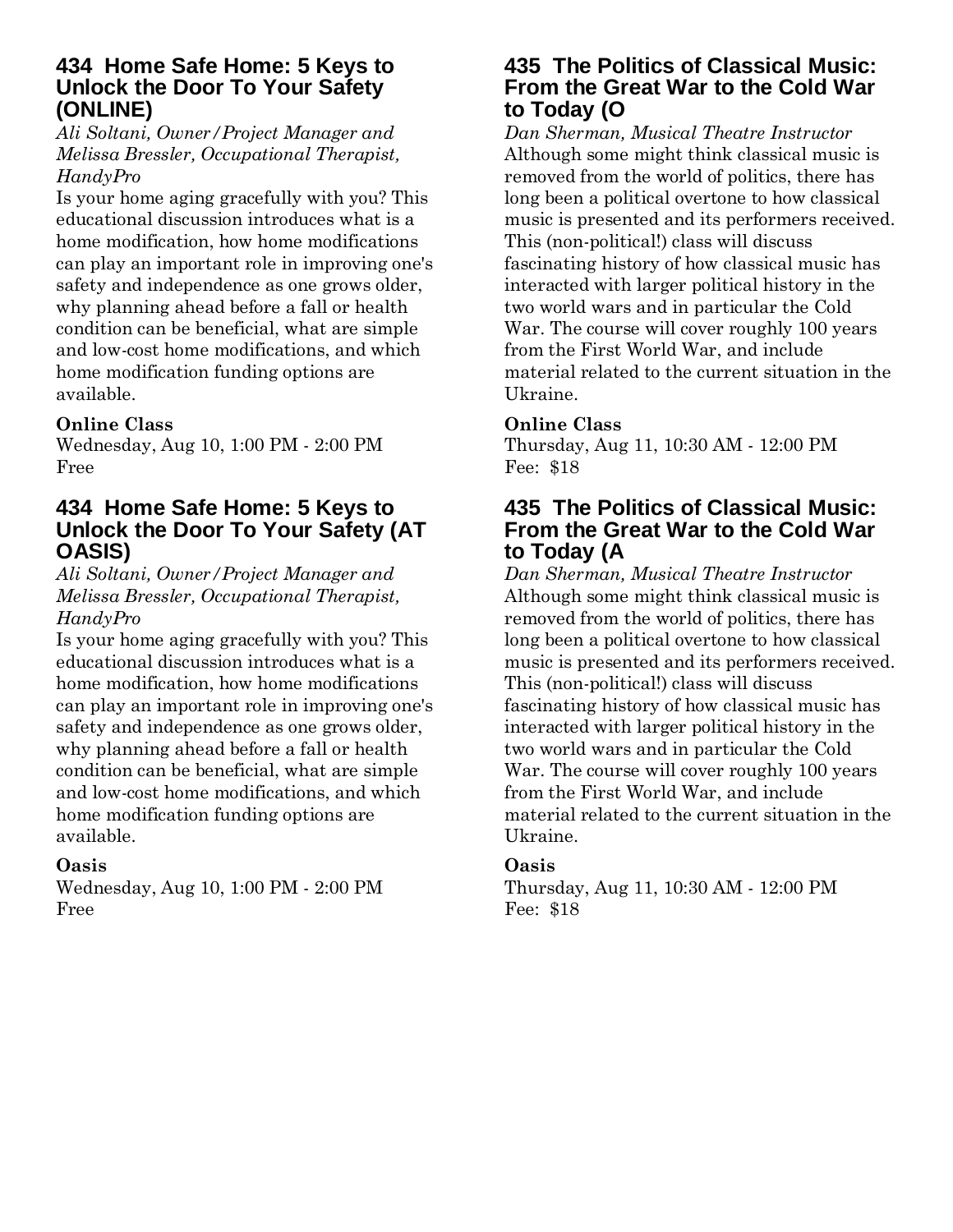## **436 Conning Hitler: Allied Deception Plans for D-Day (ONLINE)**

#### *David B Lindauer, Lt. Colonel (Ret.), US Army Signal Corps*

To promote the success of the Allied landings on D-Day, British and American planners organized an enormous array of deceptions to distract the Germans and draw their attention away from the real landings. This presentation looks at those plans, how they were conceived and the many ruses, plants, and false information used to protect the plans' security.

#### **Online Class**

Thursday, Aug 11, 1:00 PM - 2:30 PM Fee: \$18

# **436 Conning Hitler: Allied Deception Plans for D-Day (AT OASIS)**

*David B Lindauer, Lt. Colonel (Ret.), US Army Signal Corps*

To promote the success of the Allied landings on D-Day, British and American planners organized an enormous array of deceptions to distract the Germans and draw their attention away from the real landings. This presentation looks at those plans, how they were conceived and the many ruses, plants, and false information used to protect the plans' security.

# **Oasis**

Thursday, Aug 11, 1:00 PM - 2:30 PM Fee: \$18

# **437 Isaac Newton: From the Apple to the Moon**

*Steven Gimbel, Professor of Philosophy, Gettysburg College*

Isaac Newton created the most important scientific theory in history. This theory not only accounted for the falling of apples and the motion of planets, but gave rise to a scientific worldview that many thought could explain everything. But that result bothered Newton, who thought it squeezed God out of the picture. We will explore Newton's life, science, and beliefs to see the genius behind the science.

## **Online Class**

Friday, Aug 12, 10:30 AM - 12:00 PM Fee: \$18

# **438 Evaluation of Headaches in Older Adults**

*Nanak Chugh, MD,Neurology Section Chief, Sibley*

Headache is among the most common medical complaints. An overview of different headache types, what to watch out for and common treatments options.

#### **Online Class**

Friday, Aug 12, 1:00 PM - 2:00 PM, Free

# **439 The Creation of the Panama Canal**

*Blaine Davies, MA, Professor of U.S. History* In one of the most ambitious engineering projects in history, in the early 1900s the United States constructed an aquatic path connecting the Pacific and Atlantic Oceans across the newly-created nation of Panama. The Americans completed what the French started. To do it, the Americans had to conquer disease, move massive amounts of earth, build an ingenious system of locks and even create a massive lake. Professor Blaine Davies, who recently visited the Panama Canal, explains how in spite of disease, politics and daunting civil engineering obstacles the canal was conceived, engineered and opened for ocean-to-ocean transit over a century ago.

# **Online Class**

Monday, Aug 15, 1:00 PM - 2:30 PM, Fee: \$18

# **440 Jewels of the Baltics**

#### *Henry George, Engineer, Archaeologist and Geologist*

The three small nations forming the eastern shore of the Baltic Sea have a similar recent history, but are very different in their ancient histories, cultures, ethnicities, and attitudes. Lithuania, Latvia, and Estonia have been free and independent from the former Soviet Union for over two decades and now are in the process of reclaiming their identities and their places in 21st Century Europe. In this lecture, we will visit these three countries and examine their peoples, places, cultures, and histories.

## **Online Class**

Tuesday, Aug 16, 1:00 PM - 3:00 PM, Fee: \$24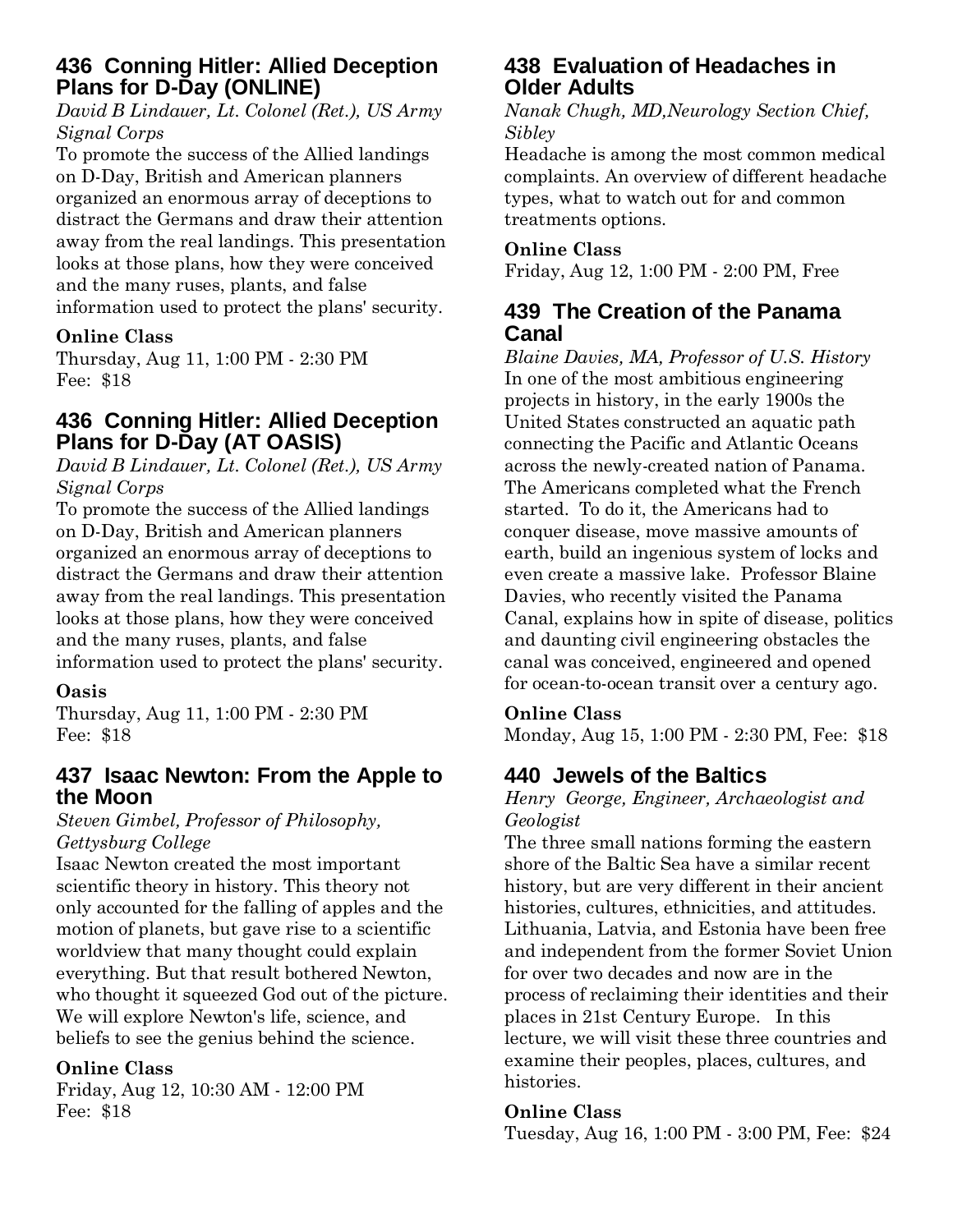# **441 Book Discussion: "Perestroika in Paris"**

#### *Jonina Duker, Certified Book Discussion Leader*

Time for something just a bit different; join us in closing out our summer semester by discussing a very "smiley" book from Jane Smiley. Yes, the author who has won the Pulitzer Prize, the National Book Critics Award, and lots more, has taken a turn for the whimsical. Even if talking animals aren't your usual fictional fare, in the words of Publisher's Weekly "Relentlessly upbeat … this is the perfect book for those for whom the real world, wracked with pandemic and politics, has become something to avoid." at least for a while as you read and we discuss this playful book. Please read the book so you can participate in our structured, facilitated, Zoom discussion. Author: Jane Smiley, 2020.

(Note: Please join the meeting at 3 pm if you would like some assistance using the features of Zoom. Otherwise, join us at 3:15 pm for the start of our discussion.)

#### **Online Class**

Tuesday, Aug 16, 03:00 PM - 04:30 PM Fee: \$18

# **442 Innovations in Head and Neck Cancer Treatments**

*Brandi R. Page, MD - Oncology Department* Head and neck cancers comprise a wide range of cancer types that can be in the sinuses, nasal passages, eye, ears, tongue, mouth, and throat. Dr. Page will be speaking to us about innovations and developments in the treatment of these types of cancers.

#### **Online Class**

Wednesday, Aug 17, 10:30 AM - 11:30 AM Free

#### **443 How Great Composers Structure Their Pieces to Make Them More Beautiful (AT OASIS**

*A. Scott Wood, Artistic and Executive Director. Amadeus Concerts*

Mr. Wood explores the concept that music is experienced in time, not space. Composers have invented ingenious ways of structuring sound so that time can be fused together. We'll explore some of these tools and tricks and learn how masterpieces have arisen from counterpoint, sonata-allegro form, strophic writing, and many others. The ingenuity and creativity of composers comes to the fore as we see how they balance novelty and familiarity to unify their works.

#### **Oasis**

Wednesday, Aug 17, 1:00 PM - 2:30 PM Fee: \$18

#### **443 How Great Composers Structure Their Pieces to Make Them More Beautiful (ONLINE)**

*A. Scott Wood, Artistic and Executive Director. Amadeus Concerts*

Mr. Wood explores the concept that music is experienced in time, not space. Composers have invented ingenious ways of structuring sound so that time can be fused together. We'll explore some of these tools and tricks and learn how masterpieces have arisen from counterpoint, sonata-allegro form, strophic writing, and many others. The ingenuity and creativity of composers comes to the fore as we see how they balance novelty and familiarity to unify their works.

#### **Online Class**

Wednesday, Aug 17, 1:00 PM - 2:30 PM Fee: \$18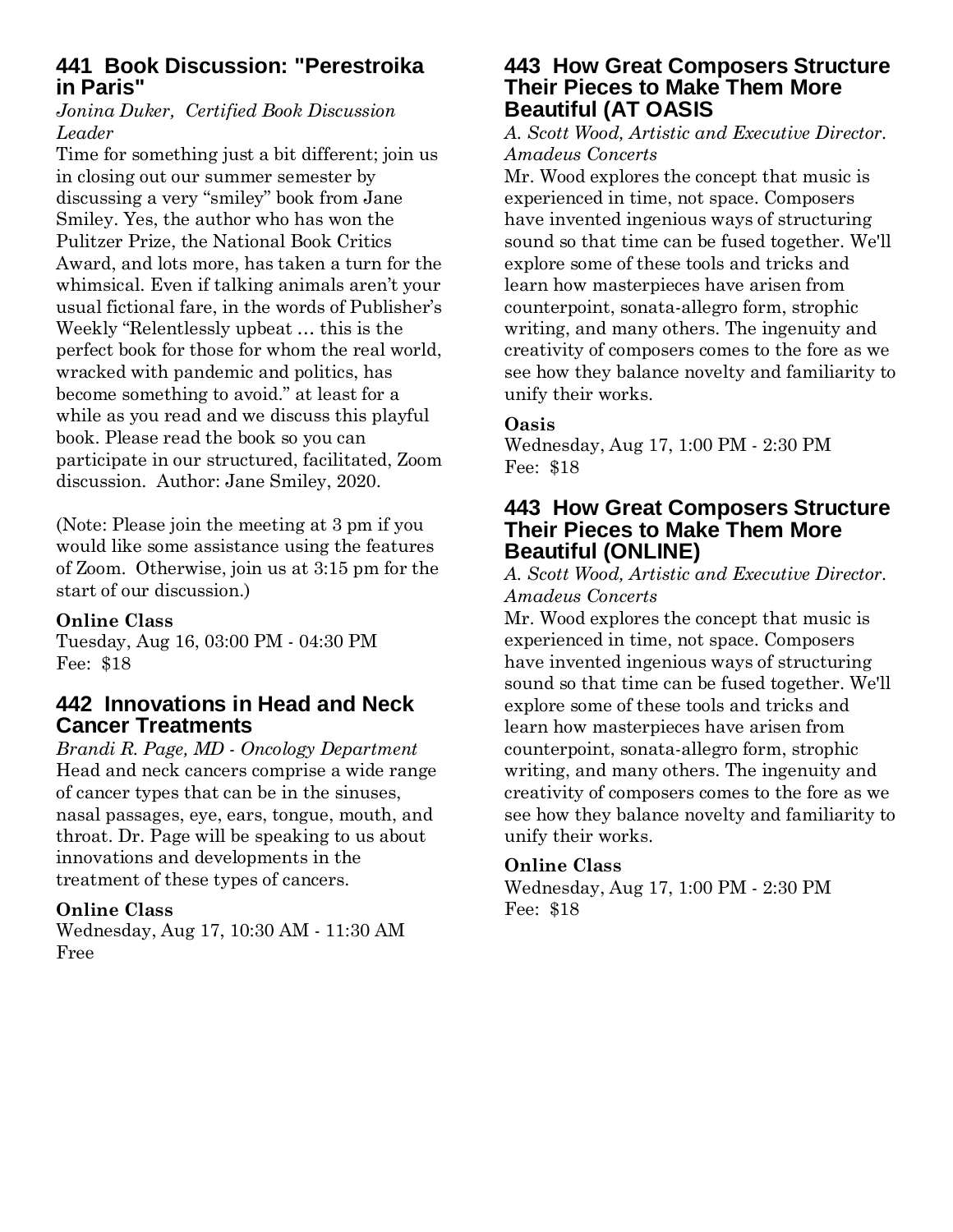#### **444 School Safety in Montgomery County: Keeping Our Children and Grandchildren Safe**

#### *John McCarthy, Montgomery County State's Attorney*

In the fall of 2021, for the first time in 19 years, Montgomery County public high schools reopened without a police presence. This was the result of a vigorous, years-long debate over racial equity and student safety in Maryland's largest school system. Unfortunately, Montgomery County also experienced its firstever school shooting during the 2021-2022 school year; the student charged was armed with a ghost gun. More students have brought weapons into schools in the past academic year. And reports of verbal and physical attacks have nearly doubled since 2019. Learn more about the policies being discussed to keep our children and grandchildren safe in schools.

#### **Oasis**

Thursday, Aug 18, 10:30 AM - 12:00 PM Fee: \$18

## **444 School Safety in Montgomery County: Keeping Our Children and Grandchildren Safe**

#### *John McCarthy, Montgomery County State's Attorney*

In the fall of 2021, for the first time in 19 years, Montgomery County public high schools reopened without a police presence. This was the result of a vigorous, years-long debate over racial equity and student safety in Maryland's largest school system. Unfortunately, Montgomery County also experienced its firstever school shooting during the 2021-2022 school year; the student charged was armed with a ghost gun. More students have brought weapons into schools in the past academic year. And reports of verbal and physical attacks have nearly doubled since 2019. Learn more about the policies being discussed to keep our children and grandchildren safe in schools.

#### **Online Class**

Thursday, Aug 18, 10:30 AM - 12:00 PM Fee: \$18

# **445 War of 1812: Out of History's Shadows**

#### *Richard Bell, Professor of History, University of Maryland*

The War of 1812 is the most misunderstood war in American history. But it turns out to have been nothing short of momentous, explains University of Maryland historian Richard Bell. Fought on three fronts, including on the streets of Washington, DC, the War of 1812 unfolded on a grand continental canvas. More than simply the inspiration for the poem that later became our national anthem, the War of 1812 was a watershed moment in the history of a young republic that should best be understood as both the last battle of the Revolution and the first battle of the Civil War.

## **Online Class**

Thursday, Aug 18, 1:00 PM - 2:30 PM, Fee:\$18

# **448 George Gershwin: An Extraordinary Musical Comet**

*Chris Burns, Many-Strings*

George Gershwin was an extraordinary musical comet whose light included unique blendings of jazz, popular song, and modern orchestral masterpieces . . . all before his passing at the tender age of 38. This hour celebrates his unique gifts. Let's recall his days making piano rolls, creating such gems as "An American in Paris," "Porgy and Bess," and his Hollywood film scores. A very special hour for you!

## **Online Class**

Friday, Aug 19, 6:00 PM - 7:00 PM, Fee: \$12

#### **450 Foot and Ankle Tendon Disorders As You Age: How to Stay Active, and When to Seek**

*John Michael Thompson, M.D. - Assistant Professor of Orthopaedic Surgery*

We will explore a variety of tendon issues involving the foot and ankle that may slow you down as you become more seasoned in life. We will discuss what you can do at home to stay active, and when you should seek help from your orthopedic foot and ankle surgeon.

#### **Online Class**

Monday, Aug 22, 1:00 PM - 2:00 PM, Free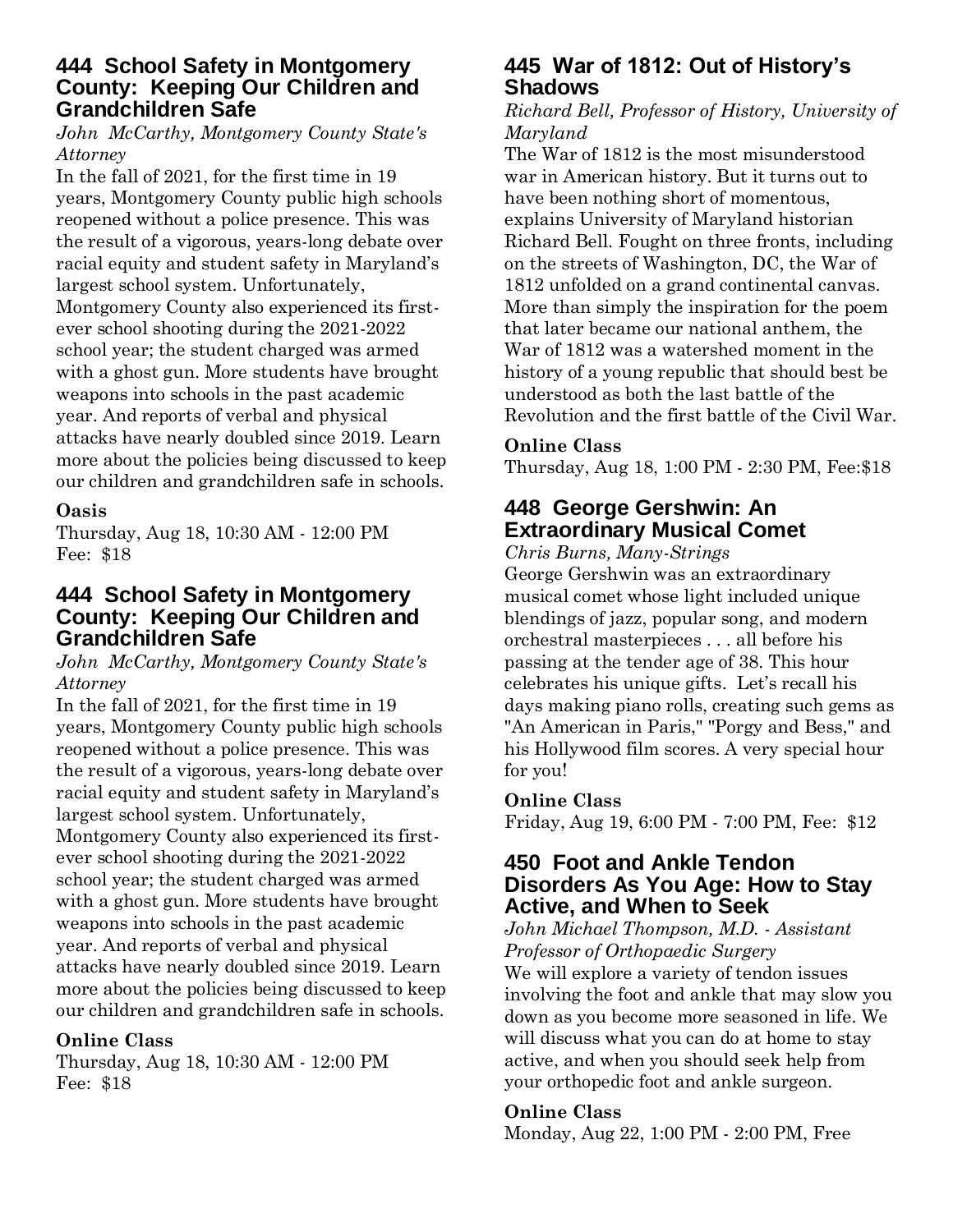## **449 Rembrandt - His Middle Years (1636-1656)**

#### *Aniko Makranczy, MFA*

During this period Rembrandt's fame reaches its pinnacle. He marries and buys a home in Amsterdam, he creates three of his most famous paintings,The Night Watch, Portrait of Jan Six and his well known self-portrait of 1640. We will discuss the changing art world of Rembrandt's time and his eventual decline in popularity and fortune.

#### **Online Class**

Monday, Aug 22, 1:00 PM - 3:00 PM Fee: \$24

## **451 The Right Dog for the Job: Raising Service Puppies (AT OASIS ONLY)**

#### *Terri Binder, Guiding Eyes for the Blind Volunteer Puppy Raiser*

Is that a therapy dog or a service dog? Ever heard of an assistance peacock? Learn about the different types of assistance animals and delve into the world of a volunteer puppy raiser. Be prepared for some puppy antics from puppies in the Guiding Eyes for the Blind puppy raising program. Young people age 6 or over are welcome to attend – sign up with a grandchild, niece, nephew or friend!

#### **Oasis**

Tuesday, Aug 23, 10:30 AM - 11:30 AM Fee: \$12

# **452 The Wisdom of Zen Buddhism**

*Peter Bolland, MA, Professor of Philosophy and Humanities at Southwestern College* There are many fascinating forms of Buddhism thriving in the world today, and perhaps the most fascinating of all is Zen. Like all forms of Buddhism, Zen roots back to the teachings of the Buddha, a sixth century B.C.E. Indian reformer and spiritual teacher. What makes Zen unique and deeply appealing to people everywhere, especially here in the West, is its practicality, its simplicity, and its willingness to challenge the authority of our institutionalized thinking. Zen is a paradox. At once ancient and modern, disciplined and liberal, deeply traditional and wildly irreverent, Zen strips away from us all that is artificial until only our authentic nature remains. Join us as we uncover the practices and principles of this profoundly spiritual and eminently practical wisdom tradition.

#### **Online Class**

Tuesday, Aug 23, 1:00 PM - 2:30 PM Fee: \$18

## **453 Joan Baez: Diamonds & Rust**

#### *Jane Ellen, Performer, Composer, and Recording Artist*

Joan Baez (1941- ) released her first album of folk music in 1960 at the age of 19 and went on to contribute to folk rock, pop, country, and gospel. With eight gold albums, a gold single ("The Night They Drove Old Dixie Down"), and seven Grammy nominations to her credit, she received a Grammy Lifetime Achievement Award in 2007. Popularly known as a singer of other people's work, she is also an accomplished songwriter as well as a political activist.

#### **Online Class**

Wednesday, Aug 24, 1:00 PM - 2:30 PM Fee: \$18